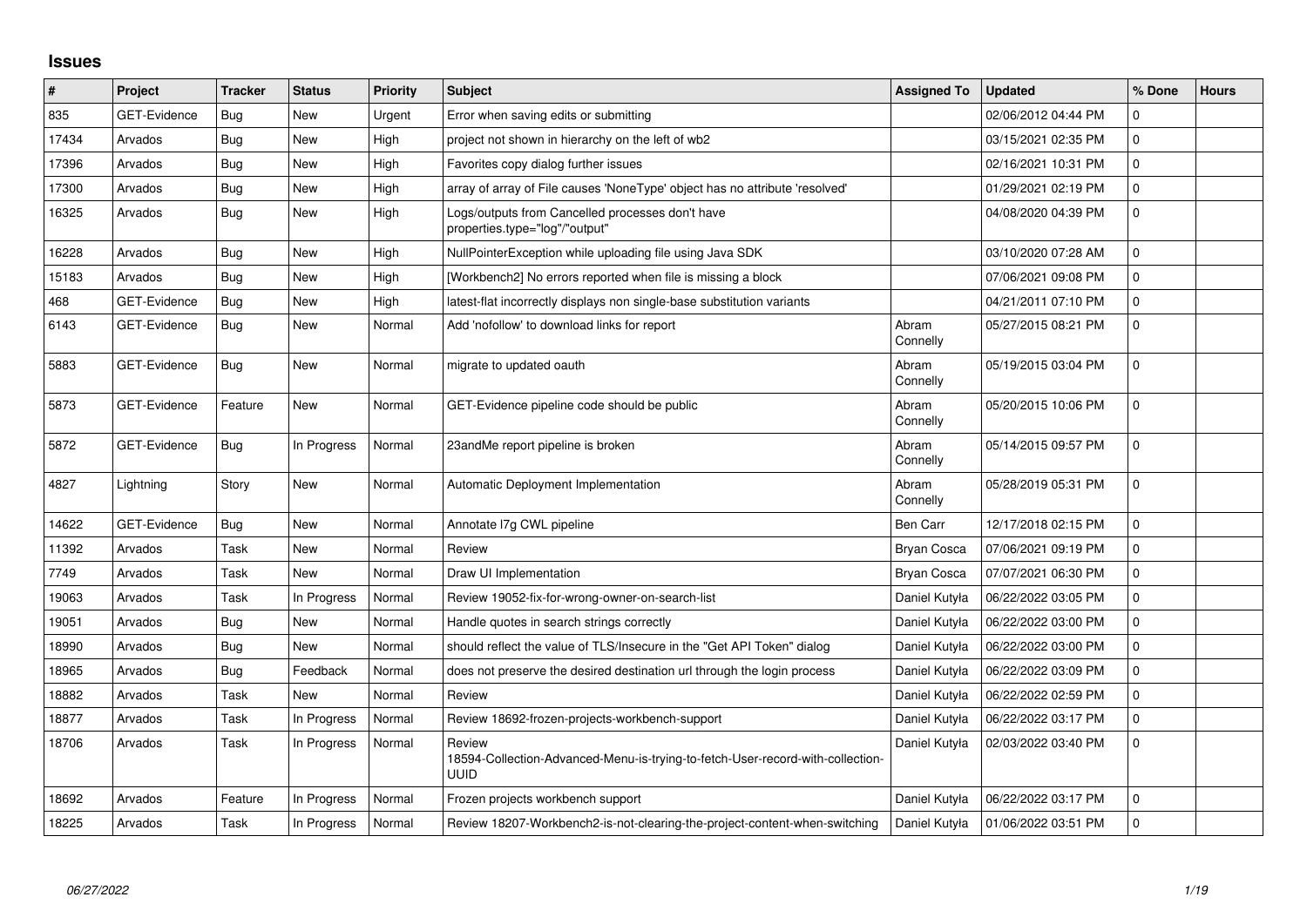| $\#$  | <b>Project</b>         | <b>Tracker</b> | <b>Status</b> | <b>Priority</b> | <b>Subject</b>                                                                                                        | Assigned To         | <b>Updated</b>      | % Done       | <b>Hours</b> |
|-------|------------------------|----------------|---------------|-----------------|-----------------------------------------------------------------------------------------------------------------------|---------------------|---------------------|--------------|--------------|
| 17555 | Arvados                | Task           | In Progress   | Normal          | Review<br>16971-Issues-with-Project-and-Collection-name-description-not-being-saved-sh<br>own                         | Daniel Kutyła       | 06/24/2021 08:21 PM | 0            |              |
| 17403 | Arvados                | Task           | In Progress   | Normal          | Review 17337-files-not-visible-in-arvados                                                                             | Daniel Kutyła       | 03/31/2021 03:23 PM | $\mathbf{0}$ |              |
| 16329 | Arvados                | <b>Bug</b>     | <b>New</b>    | Normal          | Inconsistent upload behavior between wb1 and wb2                                                                      | Daniel Kutyła       | 06/22/2022 02:56 PM | $\Omega$     |              |
| 15814 | Arvados                | <b>Bug</b>     | <b>New</b>    | Normal          | Running a workflow from WB2 exposes secret inputs                                                                     | Daniel Kutyła       | 06/22/2022 02:55 PM | $\mathbf 0$  |              |
| 15550 | Arvados                | Task           | <b>New</b>    | Normal          | Review                                                                                                                | Eric Biagiotti      | 02/12/2020 03:02 PM | 0            |              |
| 529   | GET-Evidence           | Feature        | New           | Normal          | Interpret phased (haplotype) data                                                                                     | Evan Maxwell        | 07/07/2011 02:20 PM | 0            |              |
| 18125 | Arvados                | Feature        | <b>New</b>    | Normal          | [deployment][provision][documentation] explain how to use a custom/existing<br>postgresgl RDBMS                       | Javier Bértoli      | 09/13/2021 10:12 PM | 0            |              |
| 17938 | Arvados                | <b>Bug</b>     | <b>New</b>    | Normal          | [deployment][arvados-formula] shell node centos-7 packages                                                            | Javier Bértoli      | 07/23/2021 07:08 PM | 0            |              |
| 17461 | Arvados                | Feature        | <b>New</b>    | Normal          | Flag to make turn file format mismatches from an error to a warning                                                   | Jiayong Li          | 04/14/2021 07:47 PM | 0            |              |
| 16870 | Arvados                | Story          | New           | Normal          | Research & create examples of other CWL patterns                                                                      | Jiayong Li          | 10/30/2020 04:11 PM | 0            |              |
| 16869 | Arvados                | Story          | <b>New</b>    | Normal          | Go through workflow patterns and add them to the CWL patterns repo                                                    | Jiayong Li          | 10/30/2020 04:11 PM | 0            |              |
| 16316 | Arvados                | Feature        | New           | Normal          | a-c-r handles resource range requests (especially CPU) and adjusts requests<br>based on what is in InstanceTypes list | Jiayong Li          | 04/14/2021 07:47 PM | $\mathbf 0$  |              |
| 15250 | Arvados                | Feature        | In Progress   | Normal          | a-c-r set TTL on final output collection                                                                              | Jiayong Li          | 02/23/2022 03:13 PM | 0            |              |
| 10545 | Arvados                | <b>Bug</b>     | New           | Normal          | arvbox loops forever when something goes wrong                                                                        | Joshua<br>Randall   | 07/07/2021 06:21 PM | 0            |              |
| 8719  | Arvados                | Task           | In Progress   | Normal          | Review PR #40                                                                                                         | Joshua<br>Randall   | 07/07/2021 06:25 PM | $\Omega$     |              |
| 8504  | Arvados                | <b>Bug</b>     | Feedback      | Normal          | [Workbench] Times out before API server loading active pipeline instances                                             | Joshua<br>Randall   | 07/07/2021 06:25 PM | $\Omega$     |              |
| 19208 | Arvados                | Task           | <b>New</b>    | Normal          | Review                                                                                                                | Lucas Di<br>Pentima | 06/22/2022 03:37 PM | $\Omega$     |              |
| 19206 | Arvados                | <b>Bug</b>     | New           | Normal          | System root user shouldn't be able to get disabled nor its admin status revoked                                       | Lucas Di<br>Pentima | 06/22/2022 03:07 PM | $\mathbf{0}$ |              |
| 19189 | Arvados                | Task           | In Progress   | Normal          | Review 16561-listen-url                                                                                               | Lucas Di<br>Pentima | 06/24/2022 09:01 PM | $\mathbf 0$  |              |
| 19174 | Arvados                | Task           | <b>New</b>    | Normal          | Review tests branch                                                                                                   | Lucas Di<br>Pentima | 06/22/2022 03:09 PM | 0            |              |
| 19173 | Arvados                | Task           | New           | Normal          | Review rake task branch                                                                                               | Lucas Di<br>Pentima | 06/22/2022 03:16 PM | $\mathbf 0$  |              |
| 19154 | Arvados<br>Workbench 2 | Story          | <b>New</b>    | Normal          | Sharing dialog improvements followup                                                                                  | Lucas Di<br>Pentima | 06/22/2022 02:59 PM | 0            |              |
| 19142 | Arvados                | Task           | New           | Normal          | Workbench 2: Avoid loading "mounts" section in the "Project" or "All process"<br>view                                 | Lucas Di<br>Pentima | 06/22/2022 03:26 PM | $\Omega$     |              |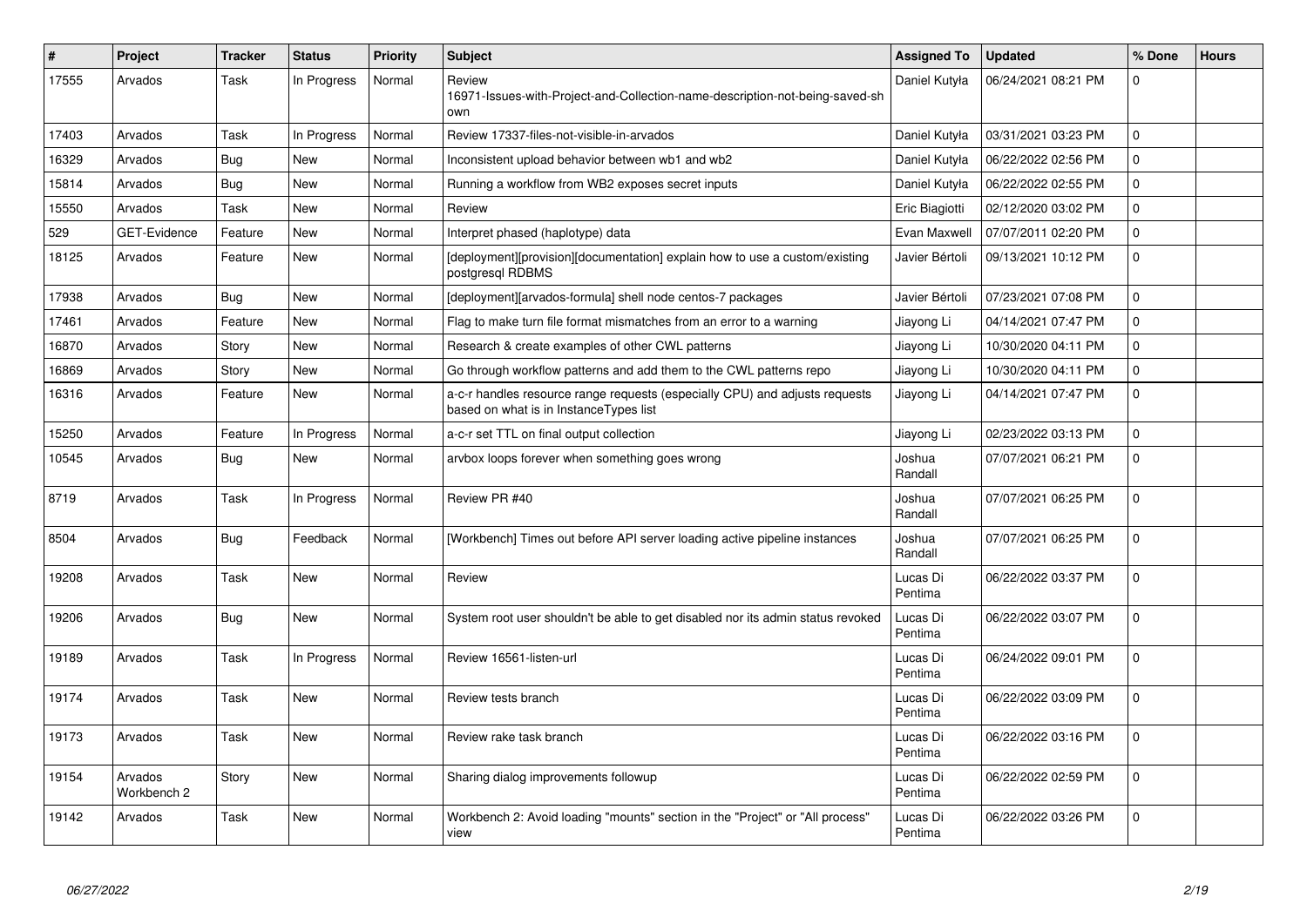| ∦     | Project                | <b>Tracker</b> | <b>Status</b> | <b>Priority</b> | Subject                                                                                                                  | <b>Assigned To</b>  | <b>Updated</b>                       | % Done      | <b>Hours</b> |
|-------|------------------------|----------------|---------------|-----------------|--------------------------------------------------------------------------------------------------------------------------|---------------------|--------------------------------------|-------------|--------------|
| 19139 | Arvados                | Bug            | New           | Normal          | Regular users should not be able to create user records; creating a user does<br>not make admin the "owner" of that user | Lucas Di<br>Pentima | 06/22/2022 03:38 PM                  | 0           |              |
| 19068 | Arvados                | Task           | New           | Normal          | Review                                                                                                                   | Lucas Di<br>Pentima | 06/22/2022 03:37 PM                  | 0           |              |
| 19066 | Arvados                | Task           | New           | Normal          | Review                                                                                                                   | Lucas Di<br>Pentima | 06/22/2022 03:00 PM                  | 0           |              |
| 18975 | Arvados                | Feature        | New           | Normal          | log viewer improvements                                                                                                  | Lucas Di<br>Pentima | 06/22/2022 02:59 PM                  | 0           |              |
| 18879 | Arvados                | Task           | New           | Normal          | Review                                                                                                                   | Lucas Di<br>Pentima | 06/22/2022 02:56 PM                  | 0           |              |
| 18858 | Arvados                | Feature        | In Progress   | Normal          | sync-users-tool for synchronizing users                                                                                  | Lucas Di<br>Pentima | 06/23/2022 02:37 PM                  | 0           |              |
| 18697 | Arvados<br>Workbench 2 | <b>Bug</b>     | New           | Normal          | Cypress tests for federated scenarios                                                                                    | Lucas Di<br>Pentima | 06/22/2022 02:55 PM                  | $\mathbf 0$ |              |
| 18615 | Arvados                | Task           | New           | Normal          | Review                                                                                                                   | Lucas Di<br>Pentima | 06/22/2022 02:56 PM                  | 0           |              |
| 18587 | Arvados<br>Workbench 2 | <b>Bug</b>     | New           | Normal          | "Copy selected into collection" incorrect behavior                                                                       | Lucas Di<br>Pentima | 02/02/2022 04:00 PM                  | 0           |              |
| 17969 | Arvados                | Support        | New           | Normal          | Investigate plugins for redmine templates                                                                                | Lucas Di<br>Pentima | 08/31/2021 07:29 PM                  | 0           |              |
| 17931 | Arvados                | Task           | New           | Normal          | Review                                                                                                                   | Lucas Di<br>Pentima | 08/05/2021 03:27 PM                  | 0           |              |
| 17326 | Arvados                | Task           | New           | Normal          | Review                                                                                                                   | Lucas Di<br>Pentima | 03/17/2021 03:55 PM                  | 0           |              |
| 17089 | Arvados                | Task           | New           | Normal          | Review                                                                                                                   | Lucas Di<br>Pentima | 02/02/2021 06:32 PM                  | 0           |              |
| 16532 | Arvados                | Support        | <b>New</b>    | Normal          | Write a troubleshooting page with debugging advice for configuration issues                                              | Lucas Di<br>Pentima | 08/26/2020 04:11 PM                  | $\mathbf 0$ |              |
| 16510 | Arvados                | <b>Bug</b>     | New           | Normal          | Indirectly trashed item's context menu show editable actions                                                             | Lucas Di<br>Pentima | 02/02/2021 06:33 PM                  | 0           |              |
| 14953 | Arvados                | Task           | New           | Normal          | Review                                                                                                                   | Lucas Di<br>Pentima | 07/06/2021 09:25 PM                  | $\mathbf 0$ |              |
| 13813 | Arvados                | <b>Bug</b>     | New           | Normal          | [CLI] arv traceback on simple timeout                                                                                    | Lucas Di<br>Pentima | 04/28/2021 03:55 PM                  | $\mathbf 0$ |              |
| 1085  | GET-Evidence           | Feature        | New           | Normal          | Add support for Family Tree DNA (FTDNA) data                                                                             |                     | Madeleine Ball   08/16/2012 11:23 AM | 0           |              |
| 1084  | GET-Evidence           | Feature        | New           | Normal          | Add support for deCODE data                                                                                              | Madeleine Ball      | 08/16/2012 11:20 AM                  | 0           |              |
| 1080  | GET-Evidence           | Feature        | New           | Normal          | Add non-reference variant counts to metadata                                                                             | Madeleine Ball      | 08/14/2012 05:28 PM                  | 0           |              |
| 17751 | Arvados                | Feature        | New           | Normal          | [arvados-dispatch-cloud] expose rate-limiting condition in metrics                                                       | Nico César          | 06/02/2021 08:02 PM                  | 0           |              |
| 17327 | Arvados                | Feature        | New           | Normal          | Go codegen for reading/writing CWL                                                                                       | Nico César          | 03/03/2021 06:51 PM                  | 0           |              |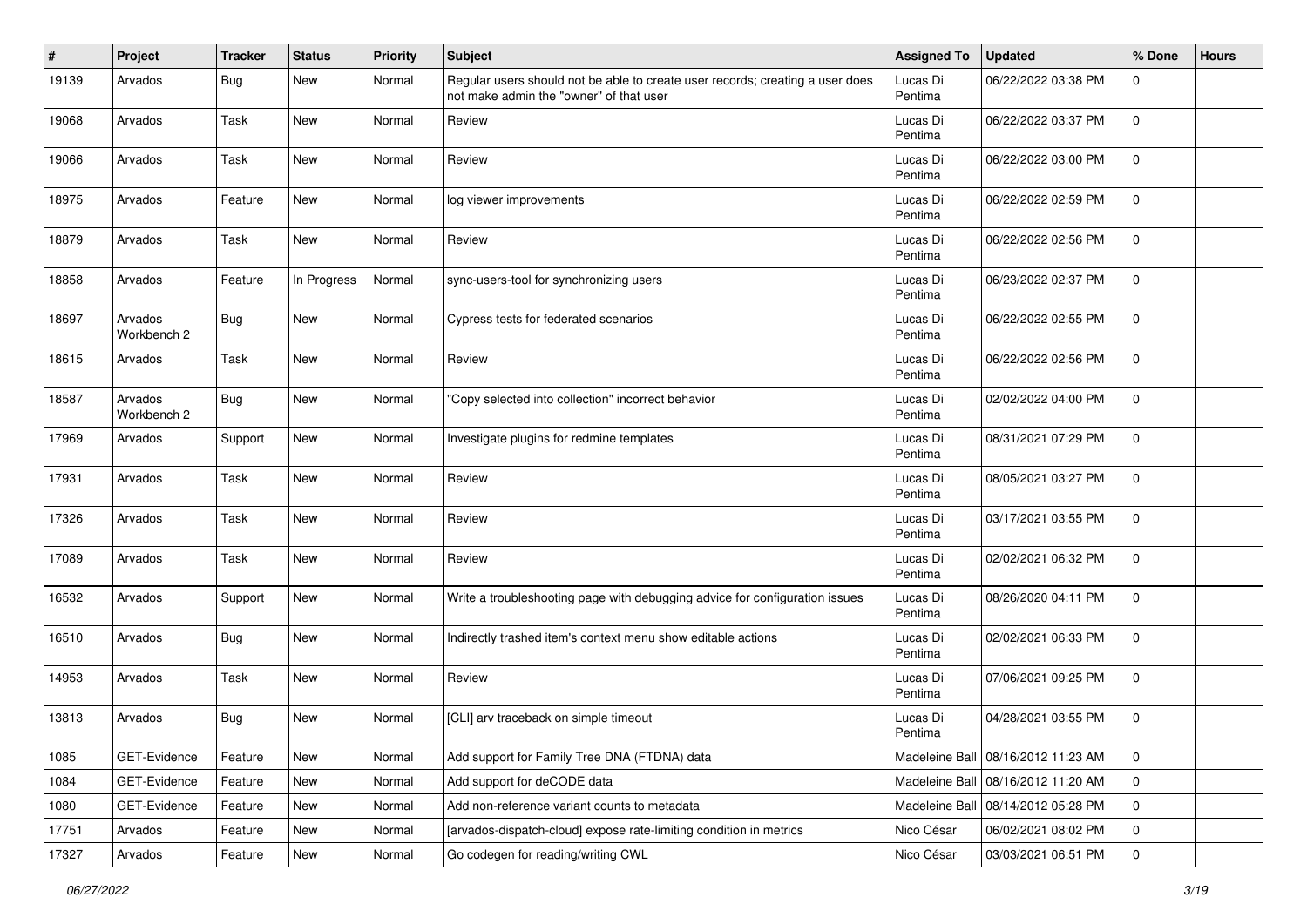| #     | Project | <b>Tracker</b> | <b>Status</b> | <b>Priority</b> | <b>Subject</b>                                                                               | <b>Assigned To</b> | <b>Updated</b>                      | % Done      | <b>Hours</b> |
|-------|---------|----------------|---------------|-----------------|----------------------------------------------------------------------------------------------|--------------------|-------------------------------------|-------------|--------------|
| 16682 | Arvados | Bug            | New           | Normal          | Missing nodejs should not be a fatal error for submitting a workflow                         | Nico César         | 06/07/2021 03:01 PM                 | 0           |              |
| 19190 | Arvados | Task           | New           | Normal          | Review                                                                                       | Peter Amstutz      | 06/22/2022 03:00 PM                 | 0           |              |
| 19188 | Arvados | Task           | New           | Normal          | Review                                                                                       | Peter Amstutz      | 06/22/2022 02:59 PM                 | 0           |              |
| 19184 | Arvados | Task           | In Progress   | Normal          | Review 19166-gateway-tunnel                                                                  | Peter Amstutz      | 06/24/2022 08:27 PM                 | 0           |              |
| 19180 | Arvados | Bug            | <b>New</b>    | Normal          | Document how to create projects                                                              | Peter Amstutz      | 06/22/2022 02:59 PM                 | 0           |              |
| 19163 | Arvados | Task           | New           | Normal          | Write rake task                                                                              | Peter Amstutz      | 06/22/2022 03:16 PM                 | 0           |              |
| 19162 | Arvados | Task           | New           | Normal          | Add tests                                                                                    | Peter Amstutz      | 06/22/2022 03:09 PM                 | 0           |              |
| 19160 | Arvados | Task           | New           | Normal          | Review                                                                                       | Peter Amstutz      | 06/22/2022 02:00 PM                 | 0           |              |
| 19121 | Arvados | Task           | New           | Normal          | Review                                                                                       | Peter Amstutz      | 06/22/2022 03:25 PM                 | 0           |              |
| 19086 | Arvados | Feature        | New           | Normal          | Can provide input JSON/YAML when launching a Workflow as an alternative to<br>the input form | Peter Amstutz      | 06/22/2022 02:53 PM                 | 0           |              |
| 19065 | Arvados | Task           | New           | Normal          | Review                                                                                       | Peter Amstutz      | 06/22/2022 03:09 PM                 | 0           |              |
| 19053 | Arvados | Bug            | New           | Normal          | Update 'Technology' page to link to relevant parts of doc.arvados.org instead of<br>wiki     | Peter Amstutz      | 06/22/2022 03:00 PM                 | 0           |              |
| 19005 | Arvados | Task           | <b>New</b>    | Normal          | Review                                                                                       | Peter Amstutz      | 06/22/2022 03:09 PM                 | 0           |              |
| 19002 | Arvados | Task           | New           | Normal          | Review                                                                                       | Peter Amstutz      | 06/22/2022 03:17 PM                 | 0           |              |
| 18999 | Arvados | Task           | New           | Normal          | Review                                                                                       | Peter Amstutz      | 06/22/2022 02:00 PM                 | 0           |              |
| 18817 | Arvados | Task           | New           | Normal          | review                                                                                       | Peter Amstutz      | 06/22/2022 03:07 PM                 | 0           |              |
| 18815 | Arvados | Task           | New           | Normal          | Review                                                                                       | Peter Amstutz      | 04/05/2022 02:53 PM                 | 0           |              |
| 18709 | Arvados | Task           | New           | Normal          | Review                                                                                       | Peter Amstutz      | 06/22/2022 02:55 PM                 | 0           |              |
| 18650 | Arvados | Task           | <b>New</b>    | Normal          | Design API for helper methods for working with vocabularies                                  | Peter Amstutz      | 01/19/2022 04:52 PM                 | 0           |              |
| 18613 | Arvados | Task           | New           | Normal          | Review                                                                                       | Peter Amstutz      | 06/08/2022 03:20 PM                 | 0           |              |
| 18311 | Arvados | Bug            | <b>New</b>    | Normal          | [cwl] test 221 in the 1.2 conformance suite is failing on singularity                        | Peter Amstutz      | 06/22/2022 02:56 PM                 | 0           |              |
| 18227 | Arvados | Task           | New           | Normal          | Review                                                                                       | Peter Amstutz      | 06/08/2022 03:19 PM                 | 0           |              |
| 18041 | Arvados | Task           | New           | Normal          | Review                                                                                       | Peter Amstutz      | 06/15/2022 02:35 PM                 | 0           |              |
| 17919 | Arvados | Task           | <b>New</b>    | Normal          | investigate                                                                                  | Peter Amstutz      | 06/22/2022 02:56 PM                 | 0           |              |
| 17918 | Arvados | <b>Bug</b>     | New           | Normal          | cwltool 'id' changes packing behavior                                                        | Peter Amstutz      | 06/22/2022 02:56 PM                 | 0           |              |
| 17910 | Arvados | Task           | New           | Normal          | investigate                                                                                  | Peter Amstutz      | 01/19/2022 02:17 PM                 | 0           |              |
| 17909 | Arvados | Task           | New           | Normal          | investigate                                                                                  |                    | Peter Amstutz   06/22/2022 02:56 PM | l 0         |              |
| 17875 | Arvados | Task           | New           | Normal          | Review                                                                                       | Peter Amstutz      | 06/22/2022 02:56 PM                 | 0           |              |
| 17536 | Arvados | Task           | New           | Normal          | Review                                                                                       | Peter Amstutz      | l 04/28/2021 03:55 PM               | 0           |              |
| 17459 | Arvados | Task           | New           | Normal          | Review                                                                                       | Peter Amstutz      | 02/23/2022 03:13 PM                 | 0           |              |
| 17456 | Arvados | Task           | New           | Normal          | Review                                                                                       | Peter Amstutz      | 05/04/2022 03:19 PM                 | $\mathbf 0$ |              |
| 17420 | Arvados | Support        | New           | Normal          | Review Lon's cwltool PR                                                                      | Peter Amstutz      | 09/15/2021 03:16 PM                 | 0           |              |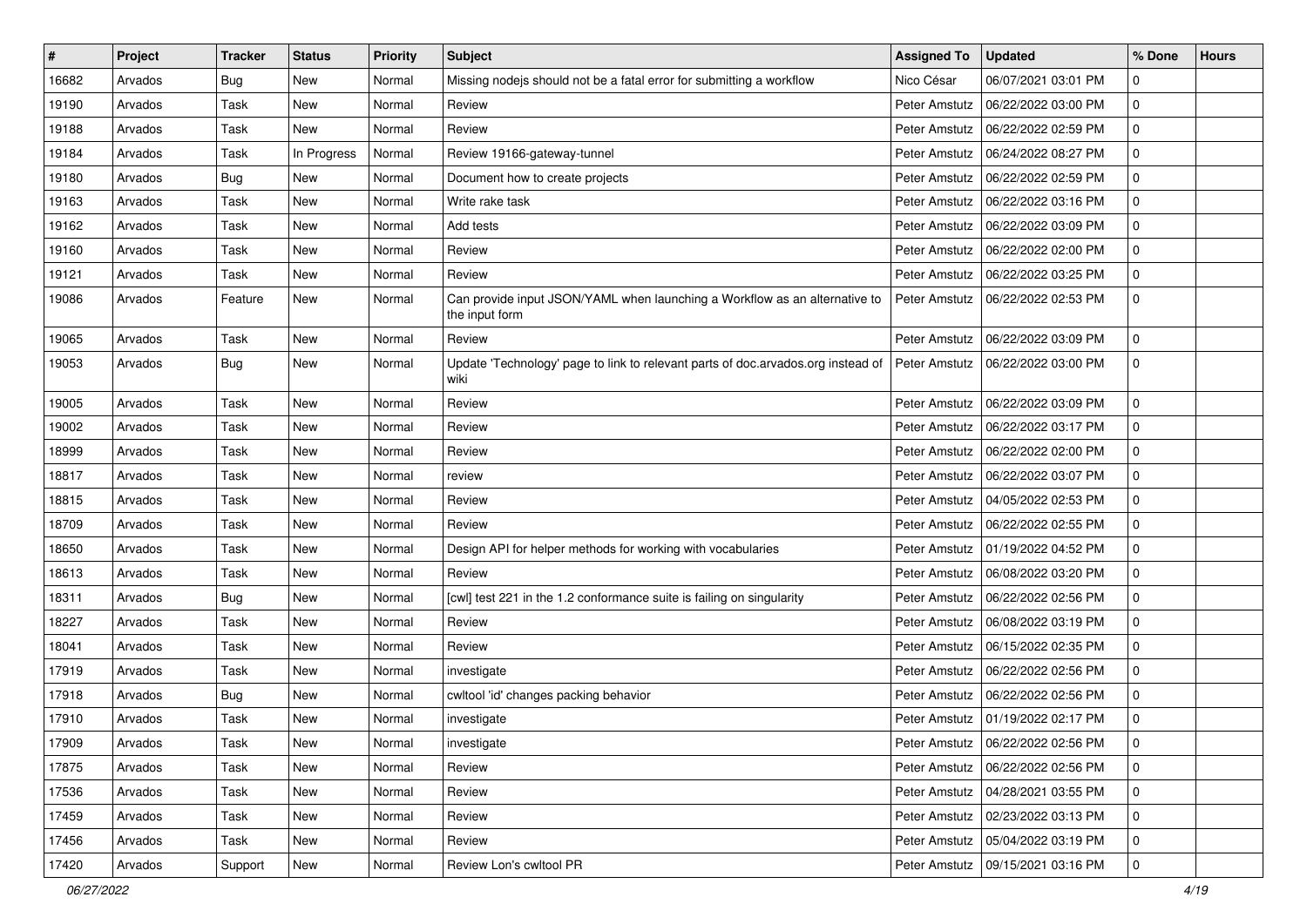| #     | Project | <b>Tracker</b> | <b>Status</b> | <b>Priority</b> | Subject                                                                                     | <b>Assigned To</b> | <b>Updated</b>                      | % Done      | <b>Hours</b> |
|-------|---------|----------------|---------------|-----------------|---------------------------------------------------------------------------------------------|--------------------|-------------------------------------|-------------|--------------|
| 17412 | Arvados | Task           | <b>New</b>    | Normal          | Review                                                                                      | Peter Amstutz      | 05/26/2021 04:42 PM                 | 0           |              |
| 17410 | Arvados | Task           | <b>New</b>    | Normal          | Review                                                                                      | Peter Amstutz      | 03/03/2021 06:51 PM                 | 0           |              |
| 17368 | Arvados | Task           | Feedback      | Normal          | 10. Deploy RC to su92l                                                                      | Peter Amstutz      | 03/03/2021 06:03 PM                 | $\mathbf 0$ |              |
| 17320 | Arvados | Support        | New           | Normal          | Explain what additonal configuration is needed for provision.sh to go to<br>production      | Peter Amstutz      | 05/26/2021 04:42 PM                 | 0           |              |
| 17274 | Arvados | Story          | New           | Normal          | Add "viewer.commonwl.org" DNS alias                                                         | Peter Amstutz      | 02/24/2021 07:45 PM                 | 0           |              |
| 17073 | Arvados | <b>Bug</b>     | New           | Normal          | Permission links originating from users should only update that user                        | Peter Amstutz      | 02/02/2021 06:32 PM                 | 0           |              |
| 16964 | Arvados | Task           | New           | Normal          | Review                                                                                      | Peter Amstutz      | 07/15/2021 06:55 PM                 | 0           |              |
| 16881 | Arvados | Task           | <b>New</b>    | Normal          | Review                                                                                      | Peter Amstutz      | 03/17/2021 03:58 PM                 | 0           |              |
| 16879 | Arvados | Task           | <b>New</b>    | Normal          | Review                                                                                      | Peter Amstutz      | 09/23/2020 04:27 PM                 | 0           |              |
| 16768 | Arvados | Task           | <b>New</b>    | Normal          | Review                                                                                      | Peter Amstutz      | 08/26/2020 08:17 PM                 | 0           |              |
| 16673 | Arvados | Support        | <b>New</b>    | Normal          | Document using OpenID Connect support for AAI                                               | Peter Amstutz      | 01/19/2021 06:29 PM                 | 0           |              |
| 16537 | Arvados | Task           | New           | Normal          | Review                                                                                      | Peter Amstutz      | 08/26/2020 04:11 PM                 | 0           |              |
| 16414 | Arvados | Task           | <b>New</b>    | Normal          | Review                                                                                      | Peter Amstutz      | 05/06/2020 04:09 PM                 | 0           |              |
| 16355 | Arvados | Task           | <b>New</b>    | Normal          | Review                                                                                      | Peter Amstutz      | 06/17/2020 03:48 PM                 | 0           |              |
| 16271 | Arvados | Task           | New           | Normal          | Review                                                                                      | Peter Amstutz      | 03/25/2020 03:21 PM                 | $\mathbf 0$ |              |
| 15753 | Arvados | Task           | In Progress   | Normal          | Review 15660-aws-spot-doc                                                                   | Peter Amstutz      | 10/29/2019 08:43 PM                 | 0           |              |
| 15666 | Arvados | Task           | <b>New</b>    | Normal          | Review                                                                                      | Peter Amstutz      | 07/06/2021 09:25 PM                 | 0           |              |
| 15553 | Arvados | Task           | New           | Normal          | Review                                                                                      | Peter Amstutz      | 07/06/2021 09:12 PM                 | 0           |              |
| 15263 | Arvados | Task           | In Progress   | Normal          | Review 14931-custom-tags                                                                    | Peter Amstutz      | 06/03/2019 03:41 PM                 | 0           |              |
| 14954 | Arvados | Task           | New           | Normal          | Review                                                                                      | Peter Amstutz      | 07/06/2021 09:09 PM                 | $\mathbf 0$ |              |
| 14948 | Arvados | Task           | In Progress   | Normal          | Update install docs                                                                         | Peter Amstutz      | 07/06/2021 09:25 PM                 | 0           |              |
| 14693 | Arvados | <b>Bug</b>     | In Progress   | Normal          | [arvbox] runsv fatal: unable to lock supervise/lock                                         | Peter Amstutz      | 05/12/2019 09:29 PM                 | 0           |              |
| 13351 | Arvados | Bug            | In Progress   | Normal          | Benchmark container_request creation and see if there are opportunities for<br>optimization | Peter Amstutz      | 07/06/2021 09:14 PM                 | 0           |              |
| 13289 | Arvados | Task           | New           | Normal          | Investigate                                                                                 | Peter Amstutz      | 07/06/2021 09:14 PM                 | 0           |              |
| 13096 | Arvados | Story          | New           | Normal          | Investigate packrat to lock down R package dependencies                                     | Peter Amstutz      | 07/06/2021 09:15 PM                 | 0           |              |
| 12990 | Arvados | <b>Bug</b>     | In Progress   | Normal          | [FUSE] Access shared/ is inefficient                                                        | Peter Amstutz      | 07/06/2021 09:22 PM                 | 0           |              |
| 12609 | Arvados | Task           | New           | Normal          | Diagnose                                                                                    |                    | Peter Amstutz   09/12/2018 04:55 PM | 0           |              |
| 12588 | Arvados | Task           | In Progress   | Normal          | Review                                                                                      | Peter Amstutz      | 07/06/2021 09:11 PM                 | 0           |              |
| 12527 | Arvados | Story          | New           | Normal          | [Composer] Refactor to separate vendor-specific pieces and all them to be<br>replaced       | Peter Amstutz      | 07/06/2021 09:11 PM                 | $\mathsf 0$ |              |
| 12067 | Arvados | Task           | New           | Normal          | Instrumentation                                                                             | Peter Amstutz      | 07/06/2021 09:21 PM                 | 0           |              |
| 8462  | Arvados | Task           | In Progress   | Normal          | Review 8388-events-terminate                                                                | Peter Amstutz      | 07/07/2021 06:25 PM                 | $\mathbf 0$ |              |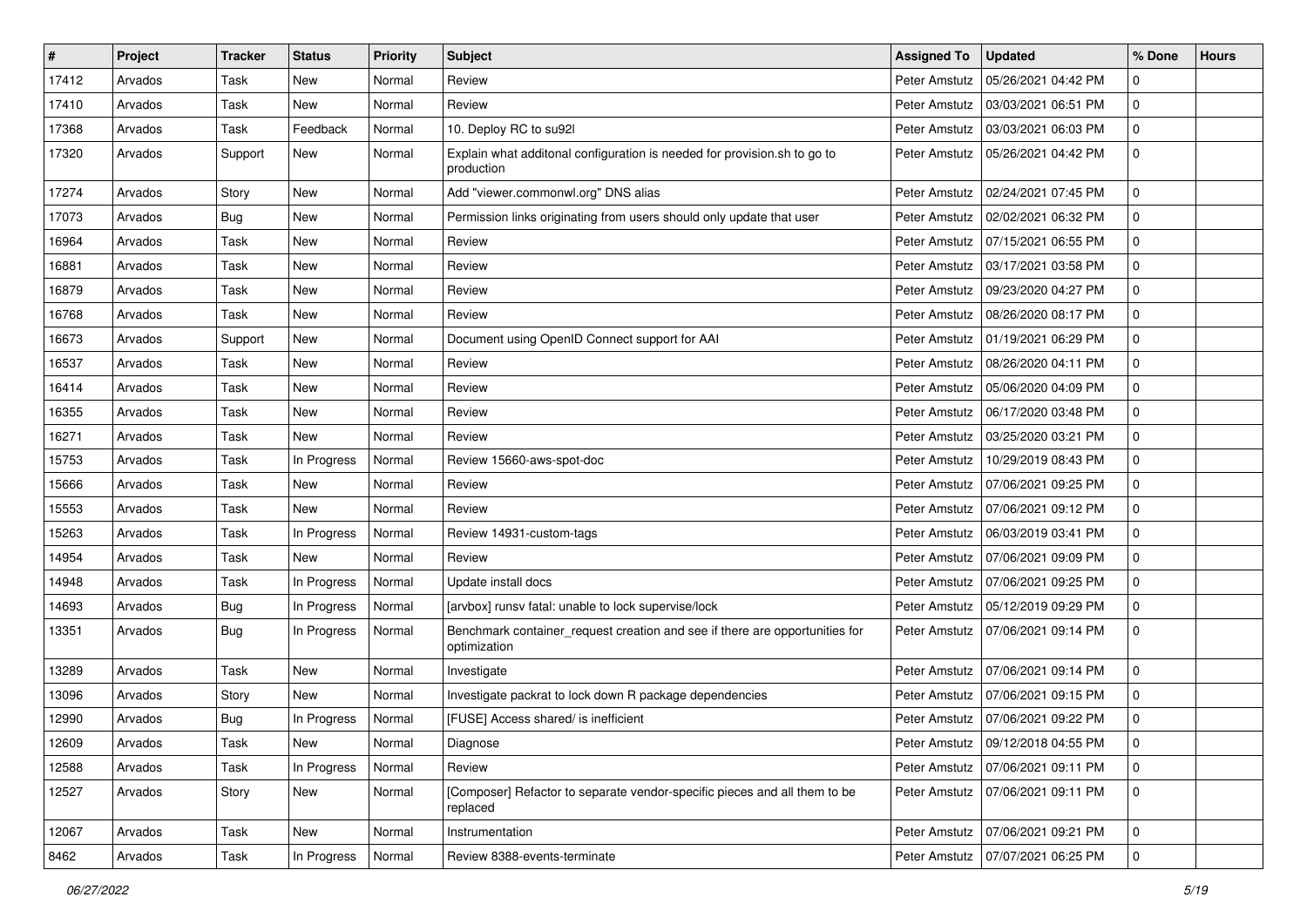| $\vert$ # | Project  | <b>Tracker</b> | <b>Status</b> | <b>Priority</b> | <b>Subject</b>                                                                                                               | <b>Assigned To</b>  | <b>Updated</b>                      | % Done       | <b>Hours</b> |
|-----------|----------|----------------|---------------|-----------------|------------------------------------------------------------------------------------------------------------------------------|---------------------|-------------------------------------|--------------|--------------|
| 2984      | Tapestry | Feature        | New           | Normal          | hard-code link to personalgenomes.org/people                                                                                 | Phil Hodgson        | 06/06/2014 09:31 AM                 | 0            |              |
| 2980      | Tapestry | Bug            | <b>New</b>    | Normal          | attempting to authorize a disabled page should not redirect                                                                  | Phil Hodgson        | 06/06/2014 08:49 AM                 | 0            |              |
| 2966      | Tapestry | Task           | New           | Normal          | Consider a section option for Absolute Pitch Survey                                                                          | Phil Hodgson        | 06/04/2014 12:59 PM                 | 0            |              |
| 2552      | Tapestry | Story          | New           | Normal          | Configurable mini-consent form and validations                                                                               | Phil Hodgson        | 06/10/2014 10:28 AM                 | 0            |              |
| 2544      | Tapestry | Story          | New           | Normal          | The "site override" feature is tested                                                                                        | Phil Hodgson        | 04/07/2014 01:02 PM                 | 0            |              |
| 2427      | Tapestry | Task           | New           | Normal          | write functional tests                                                                                                       | Phil Hodgson        | 03/24/2014 01:16 PM                 | 0            |              |
| 2426      | Tapestry | Task           | New           | Normal          | write unit tests                                                                                                             | Phil Hodgson        | 03/24/2014 01:16 PM                 | 0            |              |
| 2425      | Tapestry | Task           | New           | Normal          | write functional tests                                                                                                       | Phil Hodgson        | 06/30/2014 02:27 PM                 | 0            |              |
| 2424      | Tapestry | Task           | New           | Normal          | write unit tests                                                                                                             | Phil Hodgson        | 06/30/2014 02:27 PM                 | 0            |              |
| 10740     | Arvados  | Task           | In Progress   | Normal          | Review 10705-state-transition-error                                                                                          | Radhika<br>Chippada | 07/07/2021 06:21 PM                 | 0            |              |
| 9044      | Arvados  | Story          | New           | Normal          | [Crunch2] [Workbench] Browse and show tools using the GA4GH tool registry<br><b>API</b>                                      | Radhika<br>Chippada | 02/06/2020 06:51 PM                 | 0            |              |
| 17168     | Arvados  | <b>Bug</b>     | In Progress   | Normal          | Add some basic documentation about wb2 to user guide                                                                         | Sarah<br>Zaranek    | 11/30/2020 09:28 PM                 | 0            |              |
| 16501     | Arvados  | Task           | Feedback      | Normal          | 9. Run bam-to-vcf pipeline on playground                                                                                     | Sarah<br>Zaranek    | 06/10/2020 09:25 PM                 | 0            |              |
| 16062     | Arvados  | Support        | <b>New</b>    | Normal          | Record demo videos                                                                                                           | Sarah<br>Zaranek    | 03/29/2021 02:01 PM                 | $\mathbf 0$  |              |
| 16058     | Arvados  | Support        | In Progress   | Normal          | dev.arvados.org wiki                                                                                                         | Sarah<br>Zaranek    | 03/17/2021 03:58 PM                 | 0            |              |
| 16055     | Arvados  | Support        | New           | Normal          | User guide updated                                                                                                           | Sarah<br>Zaranek    | 06/17/2020 04:50 PM                 | 0            |              |
| 19187     | Arvados  | Task           | In Progress   | Normal          | Review 19079-dual-mode-nav-links                                                                                             | Stephen Smith       | 06/23/2022 06:17 PM                 | 0            |              |
| 19117     | Arvados  | Task           | New           | Normal          | Review                                                                                                                       | Stephen Smith       | 06/22/2022 02:53 PM                 | 0            |              |
| 19079     | Arvados  | Feature        | In Progress   | Normal          | Need to be able to open links from advance search in new tab                                                                 |                     | Stephen Smith   06/23/2022 08:12 PM | 0            |              |
| 19064     | Arvados  | Task           | New           | Normal          | Review                                                                                                                       |                     | Stephen Smith   06/22/2022 03:00 PM | 0            |              |
| 19000     | Arvados  | Task           | <b>New</b>    | Normal          | Review                                                                                                                       | Stephen Smith       | 06/22/2022 01:58 PM                 | 0            |              |
| 18979     | Arvados  | <b>Bug</b>     | In Progress   | Normal          | Missing VM login, user names not rendered                                                                                    | Stephen Smith       | 06/22/2022 03:09 PM                 | 0            |              |
| 18968     | Arvados  | Story          | New           | Normal          | Should be able to pick directories within collections                                                                        |                     | Stephen Smith   06/22/2022 02:59 PM | 0            |              |
| 16073     | Arvados  | Feature        | In Progress   | Normal          | [Process view] Panels for inputs and outputs                                                                                 |                     | Stephen Smith   06/22/2022 03:17 PM | 0            |              |
| 16070     | Arvados  | Feature        | New           | Normal          | [Process view] Process command line view mangled with backslash quoting, no Stephen Smith 06/22/2022 02:59 PM<br>line breaks |                     |                                     | $\mathbf{0}$ |              |
| 19211     | Arvados  | Task           | New           | Normal          | Review                                                                                                                       | Tom Clegg           | 06/22/2022 03:38 PM                 | $\mathbf 0$  |              |
| 19209     | Arvados  | Task           | New           | Normal          | Review                                                                                                                       | Tom Clegg           | 06/22/2022 03:39 PM                 | 0            |              |
| 19207     | Arvados  | Task           | New           | Normal          | Review                                                                                                                       | Tom Clegg           | 06/22/2022 03:38 PM                 | 0            |              |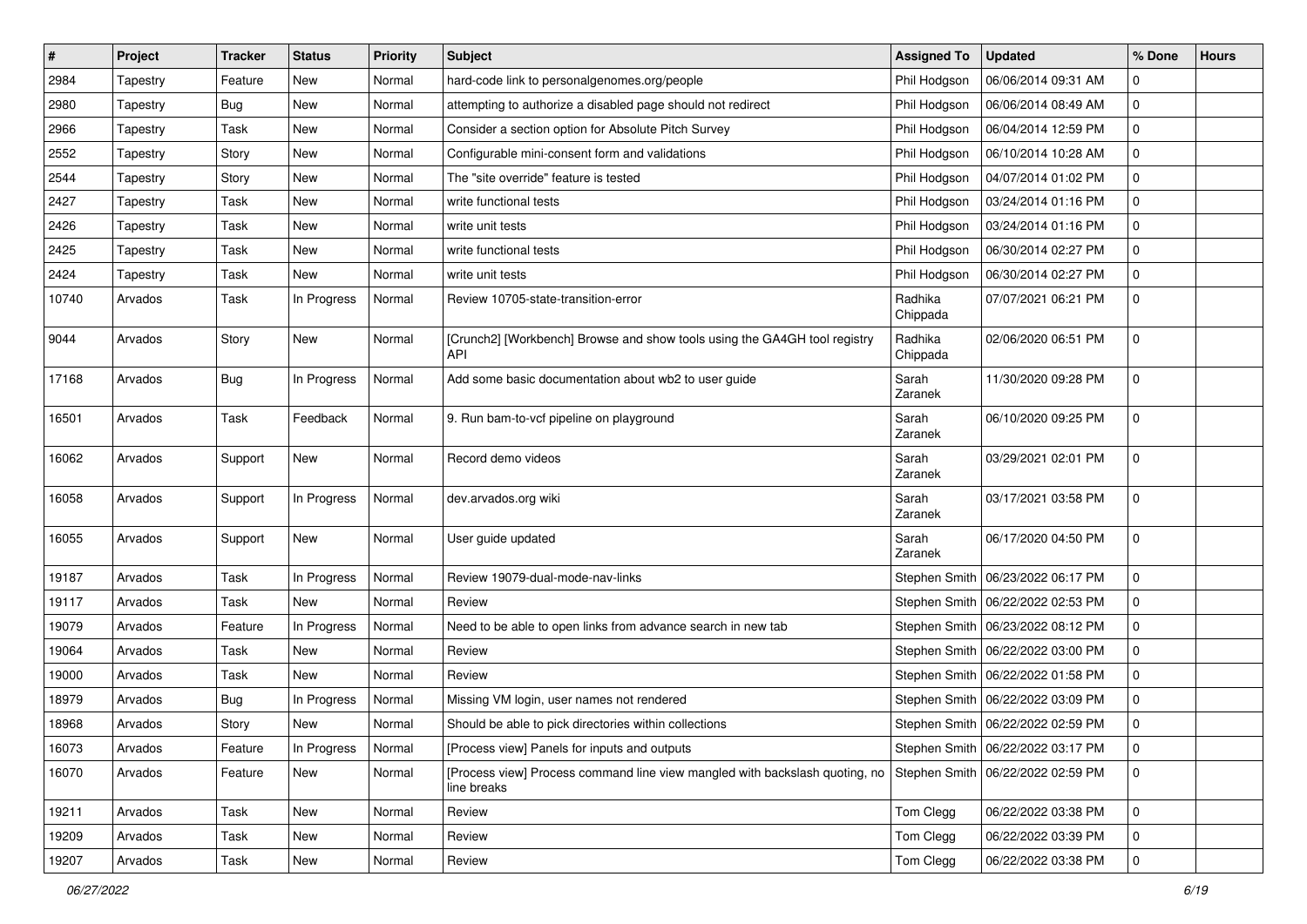| ∦     | Project | <b>Tracker</b> | <b>Status</b> | <b>Priority</b> | <b>Subject</b>                                                                                                                               | <b>Assigned To</b> | <b>Updated</b>      | % Done         | <b>Hours</b> |
|-------|---------|----------------|---------------|-----------------|----------------------------------------------------------------------------------------------------------------------------------------------|--------------------|---------------------|----------------|--------------|
| 19205 | Arvados | Story          | In Progress   | Normal          | In Go services, monitor request times and record when they continue<br>processing after client disconnects, or exceed a maximum request time | Tom Clegg          | 06/23/2022 09:54 PM | 0              |              |
| 19191 | Arvados | Task           | New           | Normal          | Review                                                                                                                                       | Tom Clegg          | 06/22/2022 02:59 PM | 0              |              |
| 19166 | Arvados | Feature        | In Progress   | Normal          | Container shell support for SLURM and LSF dispatchers                                                                                        | Tom Clegg          | 06/24/2022 08:27 PM | 0              |              |
| 19088 | Arvados | Feature        | In Progress   | Normal          | Expose properties as S3 tags in keep-web                                                                                                     | Tom Clegg          | 06/24/2022 02:15 PM | 0              |              |
| 18512 | Arvados | Task           | In Progress   | Normal          | Review 18488-nonblocking-advisory-lock                                                                                                       | Tom Clegg          | 12/02/2021 04:59 PM | 0              |              |
| 18291 | Arvados | Task           | In Progress   | Normal          | Review 18287-external-url-defaults                                                                                                           | Tom Clegg          | 10/22/2021 07:19 PM | 0              |              |
| 17805 | Arvados | Feature        | In Progress   | Normal          | [fuse] access containers and container_requests through by_id directory in<br>sitefs                                                         | Tom Clegg          | 12/08/2021 07:44 PM | 0              |              |
| 17699 | Arvados | Story          | In Progress   | Normal          | Design new keepstore internal architecture that supports efficient streaming &<br>range requests                                             | Tom Clegg          | 09/28/2021 07:41 PM | 0              |              |
| 17669 | Arvados | Task           | In Progress   | Normal          | Review                                                                                                                                       | Tom Clegg          | 12/07/2021 12:47 AM | 0              |              |
| 17556 | Arvados | Task           | In Progress   | Normal          | Review 16997-sort-config-for-diff                                                                                                            | Tom Clegg          | 04/28/2021 03:32 PM | 0              |              |
| 17472 | Arvados | Story          | In Progress   | Normal          | Architecture for displaying container metrics in workbench                                                                                   | Tom Clegg          | 12/16/2021 04:29 PM | 0              |              |
| 17344 | Arvados | Story          | New           | Normal          | [boot] Make arvados-server-easy package suitable for demo use case                                                                           | Tom Clegg          | 07/06/2021 09:12 PM | 0              |              |
| 17209 | Arvados | Feature        | In Progress   | Normal          | Controller forwards web requests to crunch worker nodes                                                                                      | Tom Clegg          | 05/11/2021 07:10 PM | 0              |              |
| 17185 | Arvados | Feature        | New           | Normal          | [adc] add broken node metrics                                                                                                                | Tom Clegg          | 04/28/2021 01:37 PM | 0              |              |
| 16888 | Arvados | Bug            | In Progress   | Normal          | Federate container token cannot access resources on other clusters                                                                           | Tom Clegg          | 06/22/2022 03:25 PM | 0              |              |
| 16764 | Arvados | Task           | New           | Normal          | Review                                                                                                                                       | Tom Clegg          | 01/19/2021 06:29 PM | $\mathbf 0$    |              |
| 16561 | Arvados | Story          | In Progress   | Normal          | Add "Listen" to Services config                                                                                                              | Tom Clegg          | 06/24/2022 09:01 PM | 0              |              |
| 16552 | Arvados | Story          | New           | Normal          | "arvados-server init" can get TLS certificates from Let's Encrypt                                                                            | Tom Clegg          | 11/05/2021 03:15 PM | 0              |              |
| 16546 | Arvados | Task           | New           | Normal          | Review                                                                                                                                       | Tom Clegg          | 07/06/2021 09:11 PM | 0              |              |
| 16322 | Arvados | Task           | In Progress   | Normal          | Review 16048-reload-config                                                                                                                   | Tom Clegg          | 04/15/2020 02:23 PM | 0              |              |
| 16161 | Arvados | Feature        | New           | Normal          | easy aggregate metrics with prometheus                                                                                                       | Tom Clegg          | 09/09/2020 05:33 PM | 0              |              |
| 15912 | Arvados | Task           | New           | Normal          | Review                                                                                                                                       | Tom Clegg          | 07/06/2021 09:12 PM | 0              |              |
| 15505 | Arvados | Task           | <b>New</b>    | Normal          | Review                                                                                                                                       | Tom Clegg          | 07/06/2021 09:12 PM | 0              |              |
| 15459 | Arvados | Task           | In Progress   | Normal          | Review 15003-real-configs-flagged-unknown                                                                                                    | Tom Clegg          | 07/10/2019 08:56 PM | 0              |              |
| 13388 | Arvados | Feature        | New           | Normal          | [Epic] Zero-downtime upgrade                                                                                                                 | Tom Clegg          | 07/06/2021 09:10 PM | 0              |              |
| 13355 | Arvados | Task           | New           | Normal          | Review                                                                                                                                       | Tom Clegg          | 02/12/2020 04:31 PM | $\mathbf 0$    |              |
| 11679 | Arvados | Bug            | New           | Normal          | [Workbench] Logs containers with undefined exit code                                                                                         | Tom Clegg          | 07/06/2021 09:22 PM | $\mathbf 0$    |              |
| 11571 | Arvados | Task           | New           | Normal          | Review                                                                                                                                       | Tom Clegg          | 07/06/2021 09:17 PM | $\overline{0}$ |              |
| 11460 | Arvados | Bug            | In Progress   | Normal          | [SDK] avoid interfering with socket open/close - use pycurl sockoptfunction<br>instead of opensocketfunction                                 | Tom Clegg          | 07/06/2021 09:23 PM | $\mathbf 0$    |              |
| 11183 | Arvados | Feature        | In Progress   | Normal          | [Deployment] Use consul to report health of services/components                                                                              | Tom Clegg          | 07/06/2021 09:11 PM | $\overline{0}$ |              |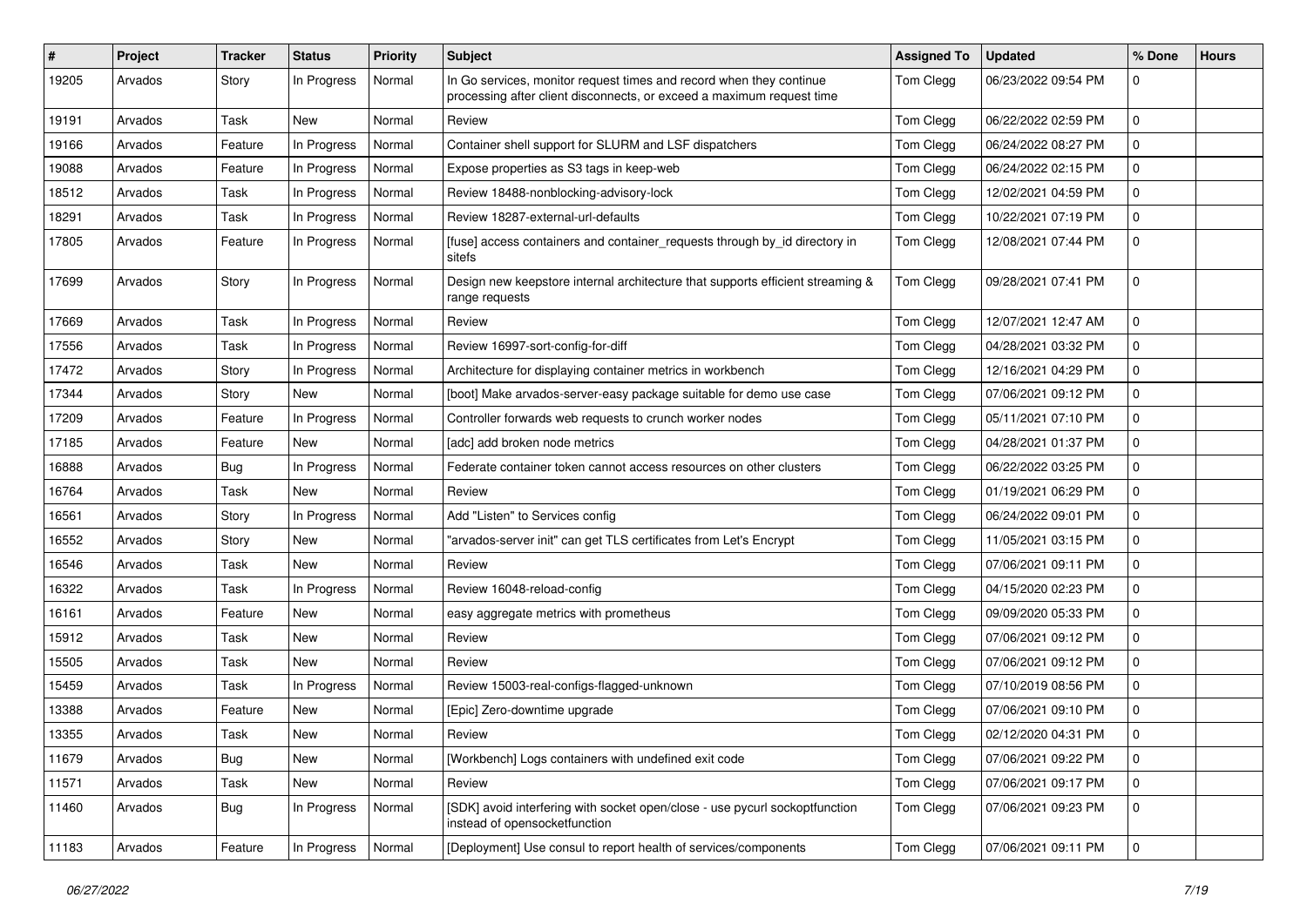| #     | Project      | <b>Tracker</b> | <b>Status</b> | Priority | <b>Subject</b>                                                                                                         | <b>Assigned To</b> | <b>Updated</b>      | % Done         | <b>Hours</b> |
|-------|--------------|----------------|---------------|----------|------------------------------------------------------------------------------------------------------------------------|--------------------|---------------------|----------------|--------------|
| 10073 | Arvados      | Task           | New           | Normal   | Transition plan                                                                                                        | Tom Clegg          | 07/07/2021 06:23 PM | 0              |              |
| 10046 | Arvados      | Task           | New           | Normal   | rails systemd unit or nginx config                                                                                     | Tom Clegg          | 07/07/2021 06:23 PM | 0              |              |
| 9541  | Arvados      | Feature        | In Progress   | Normal   | [Keep] Handle HEAD requests without allocating a data buffer                                                           | Tom Clegg          | 01/29/2020 03:10 PM | 0              |              |
| 9158  | Arvados      | Task           | New           | Normal   | Skip expensive setup/teardown, too                                                                                     | Tom Clegg          | 07/07/2021 06:25 PM | 0              |              |
| 9103  | Arvados      | Task           | In Progress   | Normal   | Skip collection performance tests in Python SDK suite                                                                  | Tom Clegg          | 07/07/2021 06:25 PM | 0              |              |
| 9026  | Tapestry     | Task           | New           | Normal   | Retrieve coverage metadata from get-evidence jobs                                                                      | Tom Clegg          | 04/20/2016 08:19 PM | 0              |              |
| 8796  | Tapestry     | Task           | New           | Normal   | Poll arvados for finished pipelines, resolve/reject relevant ArvadosJob                                                | Tom Clegg          | 03/24/2016 06:48 PM | 0              |              |
| 8794  | Tapestry     | Task           | New           | Normal   | Notify user that transfer has been initiated                                                                           | Tom Clegg          | 03/24/2016 06:47 PM | 0              |              |
| 8697  | Tapestry     | Feature        | In Progress   | Normal   | Check for finished download/processing jobs                                                                            | Tom Clegg          | 03/24/2016 06:48 PM | 0              |              |
| 8126  | Arvados      | Task           | New           | Normal   | Review                                                                                                                 | Tom Clegg          | 07/07/2021 06:27 PM | 0              |              |
| 6924  | Tapestry     | Bug            | In Progress   | Normal   | Google survey participation link should work for newly created surveys, too                                            | Tom Clegg          | 08/06/2015 07:04 PM | 0              |              |
| 6915  | Tapestry     | Task           | New           | Normal   | review 6914-prepopulate-twin-recontact-fields-when-reconsenting                                                        | Tom Clegg          | 08/05/2015 09:38 PM | 0              |              |
| 6127  | Arvados      | Task           | New           | Normal   | Preserve template goal through login->UA->profile->back-to-work process, and<br>then convert template to instance goal | Tom Clegg          | 07/07/2021 06:29 PM | $\mathbf 0$    |              |
| 6126  | Arvados      | Task           | New           | Normal   | Decide URL and advice for appropriate next step when in "pipeline goal" mode                                           | Tom Clegg          | 07/07/2021 06:29 PM | 0              |              |
| 6125  | Arvados      | Task           | New           | Normal   | Enter goal mode when hitting Run on a pipeline template                                                                | Tom Clegg          | 07/07/2021 06:29 PM | 0              |              |
| 6124  | Arvados      | Task           | New           | Normal   | Add "goal mode" infrastructure                                                                                         | Tom Clegg          | 07/07/2021 06:29 PM | 0              |              |
| 5938  | Arvados      | Task           | New           | Normal   | Handle normal container startup and shutdown races without logging an<br>error/notice or missing the first interval    | Tom Clegg          | 07/07/2021 06:30 PM | $\Omega$       |              |
| 5862  | Arvados      | Task           | New           | Normal   | Fill in component params from pipeline params in a-r-p-i                                                               | Tom Clegg          | 02/14/2017 08:00 PM | 0              |              |
| 5861  | Arvados      | Task           | New           | Normal   | Allow editing pipeline parameters in workbench                                                                         | Tom Clegg          | 02/14/2017 08:00 PM | 0              |              |
| 5860  | Arvados      | Task           | New           | Normal   | Provide detail about expected information/presentation                                                                 | Tom Clegg          | 07/06/2021 09:26 PM | 0              |              |
| 5853  | Arvados      | Task           | New           | Normal   | Document pipeline parameters API                                                                                       | Tom Clegg          | 02/14/2017 08:00 PM | 0              |              |
| 5560  | Arvados      | Bug            | New           | Normal   | [DRAFT] [API] Good API for accessing the old_ and new_attributes in Logs<br>table properties column                    | Tom Clegg          | 07/07/2021 06:30 PM | $\Omega$       |              |
| 5454  | Arvados      | Task           | <b>New</b>    | Normal   | Prototype keep-to-s3 gateway                                                                                           | Tom Clegg          | 02/13/2019 06:04 PM | 0              |              |
| 4611  | Arvados      | Task           | New           | Normal   | Update doc to match current plans                                                                                      | Tom Clegg          | 03/09/2017 09:54 PM | 0              |              |
| 4456  | Arvados      | Feature        | New           | Normal   | [Workbench] Provide more feedback about when a queued job is likely to start.                                          | Tom Clegg          | 07/06/2021 09:26 PM | 0              |              |
| 3304  | Arvados      | Story          | New           | Normal   | [Workbench] Add checkboxes to multi-type chooser modal to filter by object<br>type                                     | Tom Clegg          | 08/27/2014 07:05 AM | 0              |              |
| 3192  | Arvados      | Task           | New           | Normal   | Clarify requirements/implementation                                                                                    | Tom Clegg          | 03/09/2017 09:35 PM | $\mathbf 0$    |              |
| 3189  | Arvados      | Task           | New           | Normal   | [Blocker] Clarify design/requirements                                                                                  | Tom Clegg          | 10/03/2014 04:52 PM | $\mathbf 0$    |              |
| 1490  | GET-Evidence | Support        | New           | Normal   | <b>GeneTests</b>                                                                                                       | Tom Clegg          | 08/27/2013 01:29 AM | 0              |              |
| 1471  | Tapestry     | <b>Bug</b>     | New           | Normal   | Researcher > Kits table content loads very slowly                                                                      | Tom Clegg          | 10/28/2013 04:46 PM | $\overline{0}$ |              |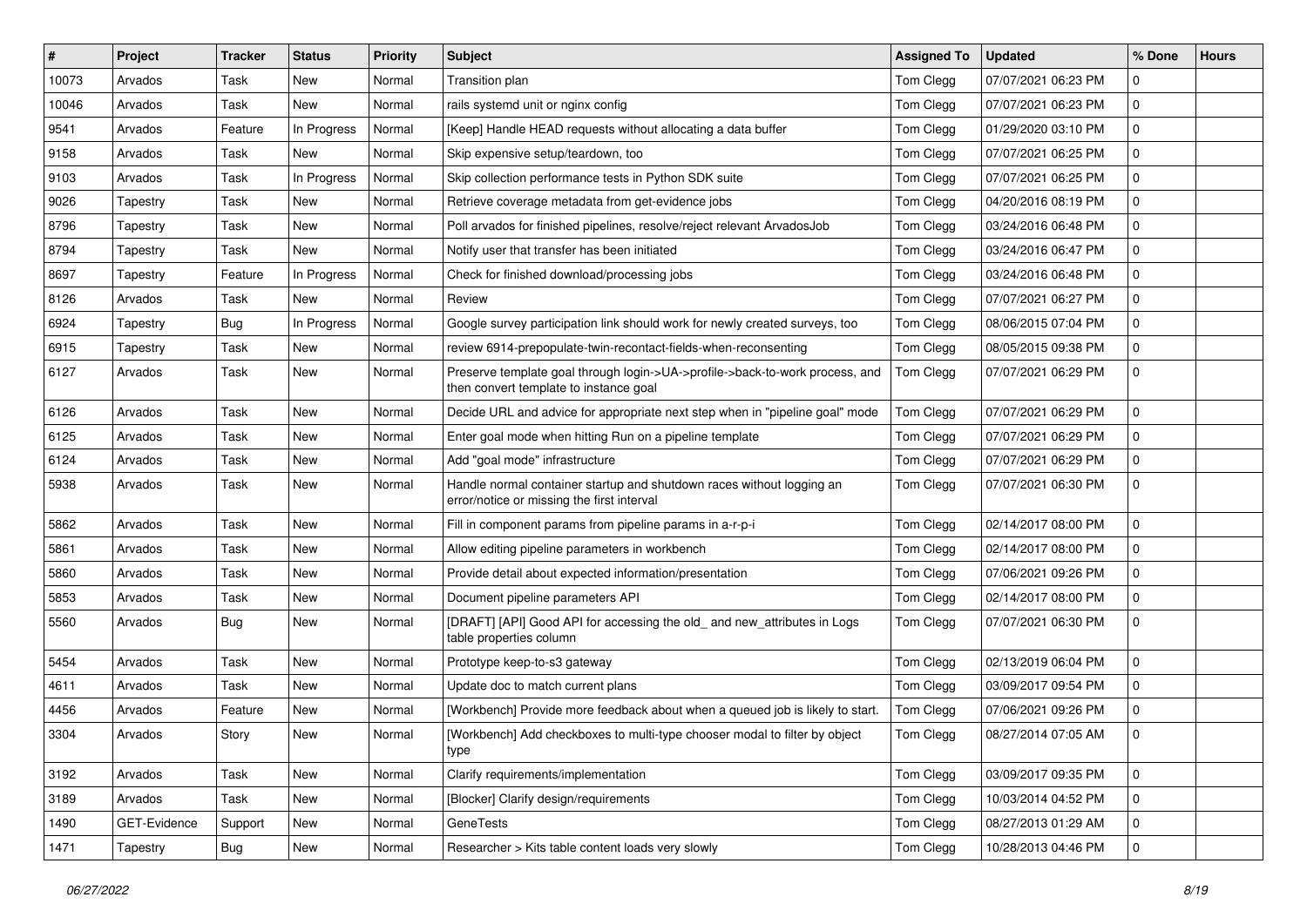| $\vert$ # | Project             | Tracker    | <b>Status</b> | <b>Priority</b> | <b>Subject</b>                                                                             | <b>Assigned To</b> | <b>Updated</b>      | % Done | <b>Hours</b> |
|-----------|---------------------|------------|---------------|-----------------|--------------------------------------------------------------------------------------------|--------------------|---------------------|--------|--------------|
| 1104      | GET-Evidence        | Bug        | New           | Normal          | Division by zero warning when computing progress percentage                                | Tom Clegg          | 08/18/2012 06:45 PM | 0      |              |
| 925       | GET-Evidence        | Feature    | In Progress   | Normal          | Add EVS frequency data                                                                     | Tom Clegg          | 05/16/2012 03:30 PM | 0      |              |
| 519       | GET-Evidence        | Feature    | New           | Normal          | Use "BED" / "BED Detail" format instead of GFF                                             | Tom Clegg          | 02/16/2011 02:53 PM | 0      |              |
| 518       | GET-Evidence        | Bug        | <b>New</b>    | Normal          | Handle "data set is no longer public" during import genomes                                | Tom Clegg          | 02/16/2011 02:54 PM | 0      |              |
| 517       | GET-Evidence        | Feature    | <b>New</b>    | Normal          | Genome links should indicate which data set(s) actually support the variant call           | Tom Clegg          | 02/15/2011 03:17 PM | 0      |              |
| 515       | GET-Evidence        | Bug        | <b>New</b>    | Normal          | 'Undefined' notices                                                                        | Tom Clegg          | 02/15/2011 03:17 PM | 0      |              |
| 514       | GET-Evidence        | Bug        | New           | Normal          | ereg Deprecated in PHP 5.3.0                                                               | Tom Clegg          | 02/15/2011 03:17 PM | 0      |              |
| 509       | <b>GET-Evidence</b> | Bug        | New           | Normal          | Clean up runt variants imported by PharmGKB                                                | Tom Clegg          | 02/16/2011 02:54 PM | 0      |              |
| 507       | GET-Evidence        | Feature    | <b>New</b>    | Normal          | Report of insufficiently evaluated variants meeting autoscore thresholds                   | Tom Clegg          | 02/16/2011 02:54 PM | 0      |              |
| 506       | GET-Evidence        | Bug        | <b>New</b>    | Normal          | Standardize gene names (correctly)                                                         | Tom Clegg          | 02/16/2011 02:45 PM | 0      |              |
| 503       | GET-Evidence        | Bug        | New           | Normal          | Import aachanges starting with termination (eg. METTL8-X379R)                              | Tom Clegg          | 02/15/2011 03:17 PM | 0      |              |
| 502       | GET-Evidence        | Feature    | New           | Normal          | Update PGP2,3,5,7,8,10 on snp.med and evidence.PG                                          | Tom Clegg          | 02/16/2011 02:55 PM | 0      |              |
| 501       | GET-Evidence        | Feature    | New           | Normal          | GWAS - mark existing "not reviewed" variants as "pathogenic"                               | Tom Clegg          | 02/16/2011 02:55 PM | 0      |              |
| 500       | <b>GET-Evidence</b> | Bug        | New           | Normal          | Trait-o-matic GET-E importer "AttributeError: 'tuple' object has no attribute<br>'remove'" | Tom Clegg          | 11/07/2012 10:46 AM | 0      |              |
| 499       | GET-Evidence        | Feature    | <b>New</b>    | Normal          | Merge rsids and AA-variant pages                                                           | Tom Clegg          | 02/16/2011 02:55 PM | 0      |              |
| 498       | <b>GET-Evidence</b> | Feature    | New           | Normal          | Show nucleotide positions for all dbSNP-keyed variants                                     | Tom Clegg          | 02/16/2011 02:56 PM | 0      |              |
| 495       | GET-Evidence        | Bug        | <b>New</b>    | Normal          | Allele frequency missing for rs41281314                                                    | Tom Clegg          | 02/15/2011 03:17 PM | 0      |              |
| 494       | GET-Evidence        | Bug        | New           | Normal          | Warning about automatic logout                                                             | Tom Clegg          | 02/16/2011 02:58 PM | 0      |              |
| 493       | GET-Evidence        | Feature    | <b>New</b>    | Normal          | Variant and Gene Removal                                                                   | Tom Clegg          | 02/15/2011 03:17 PM | 0      |              |
| 488       | GET-Evidence        | Feature    | New           | Normal          | Allow non-nsSNP variants                                                                   | Tom Clegg          | 02/16/2011 02:56 PM | 0      |              |
| 486       | GET-Evidence        | Feature    | New           | Normal          | support publications without PMIDs (other namespaces? original contributions?<br>OWW?)     | Tom Clegg          | 02/16/2011 02:56 PM | 0      |              |
| 485       | GET-Evidence        | Feature    | New           | Normal          | Don't let users add variant pages for genes that aren't in knownGene                       | Tom Clegg          | 02/16/2011 02:32 PM | 0      |              |
| 484       | GET-Evidence        | Feature    | New           | Normal          | Figure out better solution to HNF1A-Ser574Gly (genomes) vs.<br>HNF1A-Gly574Ser (omim)      | Tom Clegg          | 02/16/2011 02:56 PM | 0      |              |
| 483       | GET-Evidence        | Feature    | New           | Normal          | Handle/prevent edit conflicts more effectively                                             | Tom Clegg          | 02/16/2011 02:56 PM | 0      |              |
| 482       | GET-Evidence        | Feature    | New           | Normal          | add "affects self (hom or dominant)" checkbox (vs "affects offspring") on result<br>page   | Tom Clegg          | 02/16/2011 02:57 PM | 0      |              |
| 481       | GET-Evidence        | Feature    | New           | Normal          | Test Internet Explorer, possibly use Chrome Frame to make editing features<br>work in IE   | Tom Clegg          | 02/16/2011 02:57 PM | 0      |              |
| 479       | GET-Evidence        | Bug        | New           | Normal          | NSF-Lys702Asn shows wrong hapmap frequency                                                 | Tom Clegg          | 02/16/2011 02:57 PM | 0      |              |
| 478       | GET-Evidence        | Bug        | New           | Normal          | Keep "overall odds ratio" updated when editing individual sets of OR figures               | Tom Clegg          | 02/15/2011 03:17 PM | 0      |              |
| 451       | longupload          | <b>Bug</b> | New           | Normal          | handle xmlhttprequest timeouts gracefully                                                  | Tom Clegg          | 01/13/2011 07:04 PM | 0      |              |
| 426       | GET-Evidence        | Feature    | In Progress   | Normal          | Use compute cloud for back-end processing                                                  | Tom Clegg          | 04/08/2011 03:06 AM | 0      |              |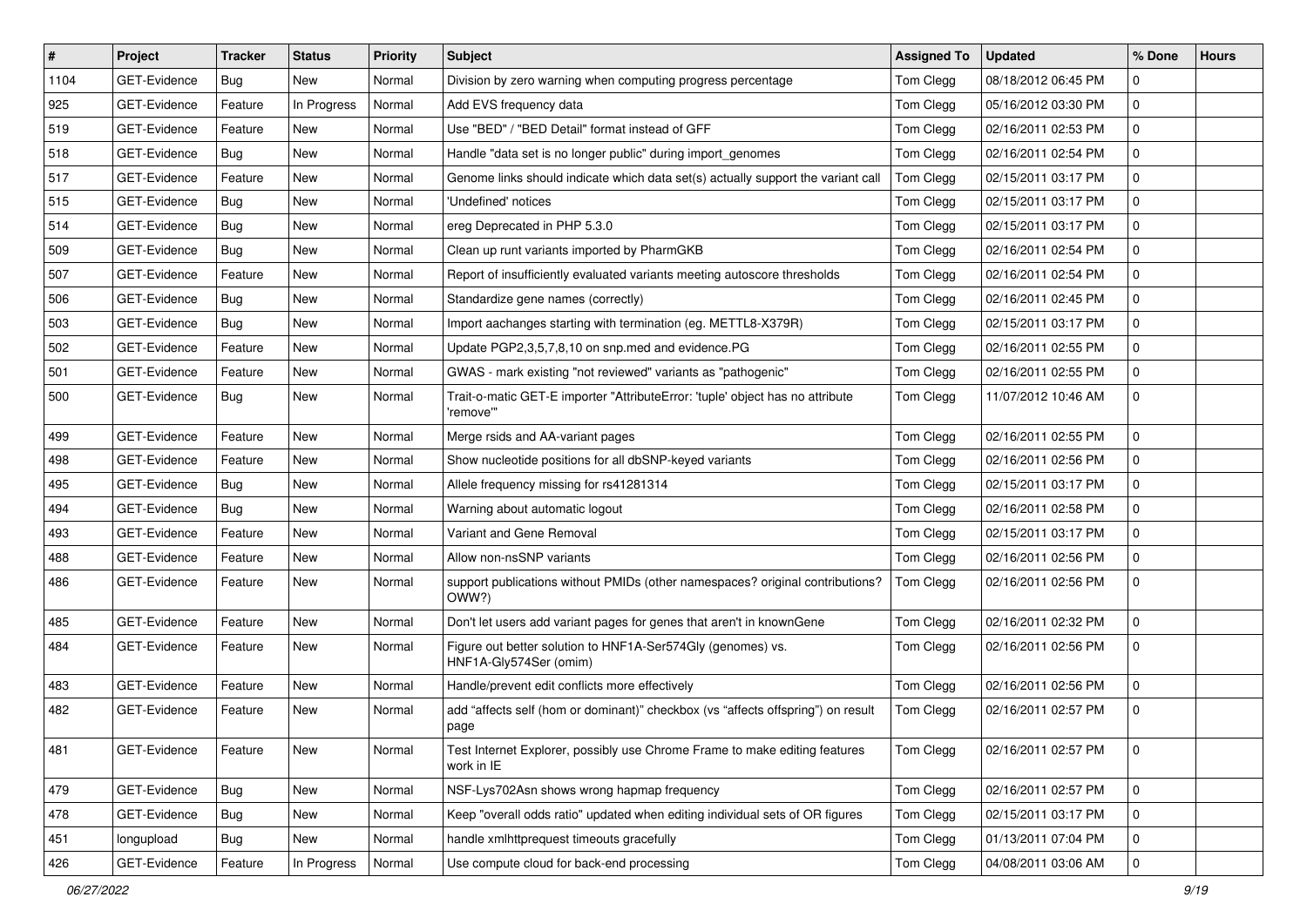| #     | Project                | <b>Tracker</b> | <b>Status</b> | <b>Priority</b> | Subject                                                                                                                              | <b>Assigned To</b> | <b>Updated</b>      | % Done      | <b>Hours</b> |
|-------|------------------------|----------------|---------------|-----------------|--------------------------------------------------------------------------------------------------------------------------------------|--------------------|---------------------|-------------|--------------|
| 15811 | Arvados                | Task           | In Progress   | Normal          | Review 15573-deprecate-atat-filter                                                                                                   | Tom Morris         | 11/20/2019 06:17 PM | 0           |              |
| 14214 | Arvados<br>Workbench 2 | Story          | In Progress   | Normal          | [Workbench] Show expand icons only for expandable tree nodes                                                                         | Tom Morris         | 12/31/2019 03:19 PM | 0           |              |
| 10830 | Arvados                | Feature        | New           | Normal          | [Workbench] Support array type input parameters to Workflows                                                                         | <b>Tom Morris</b>  | 07/07/2021 06:21 PM | 0           |              |
| 10354 | Arvados                | Story          | <b>New</b>    | Normal          | Add varchar_pattern_ops to all relevant PostgreSQL UUID indexes                                                                      | <b>Tom Morris</b>  | 07/07/2021 06:22 PM | 0           |              |
| 9967  | Arvados                | Bug            | New           | Normal          | [keep-balance] Do not delete blocks referenced by collections with<br>replication_desired=0                                          | Tom Morris         | 07/07/2021 06:23 PM | 0           |              |
| 9965  | Arvados                | Bug            | New           | Normal          | [CWL][Crunch][Crunch2] crunchrunner should ignore hidden directories when<br>uploading to keep                                       | Tom Morris         | 07/07/2021 06:23 PM | 0           |              |
| 9964  | Arvados                | Bug            | New           | Normal          | [CWL][Crunch2][Crunch] crunchrunner should use CWL globs to output data to<br>keep                                                   | Tom Morris         | 07/07/2021 06:23 PM | 0           |              |
| 9937  | Arvados                | Story          | New           | Normal          | [Workbench] file upload should provide progress bar for overall upload, not just<br>individual files                                 | <b>Tom Morris</b>  | 07/07/2021 06:23 PM | 0           |              |
| 9802  | Arvados                | Feature        | New           | Normal          | [Workbench UI] Pipeline instances should have a link to view the CWL file used.                                                      | <b>Tom Morris</b>  | 07/07/2021 06:23 PM | $\mathbf 0$ |              |
| 9592  | Arvados                | Story          | <b>New</b>    | Normal          | [FUSE] rmdir on CollectionDirectory sets expires at                                                                                  | <b>Tom Morris</b>  | 07/07/2021 06:23 PM | 0           |              |
| 9591  | Arvados                | Story          | New           | Normal          | [FUSE] Undelete collections by moving them out of the TrashDirectory                                                                 | <b>Tom Morris</b>  | 07/07/2021 06:23 PM | 0           |              |
| 9590  | Arvados                | Story          | <b>New</b>    | Normal          | [FUSE] Trash directory to list, inspect, and un-trash trashed collections                                                            | <b>Tom Morris</b>  | 07/07/2021 06:23 PM | 0           |              |
| 9584  | Arvados                | Story          | <b>New</b>    | Normal          | [FUSE] Don't display expiring collections in regular collection listings                                                             | Tom Morris         | 07/07/2021 06:23 PM | 0           |              |
| 9441  | Arvados                | Story          | New           | Normal          | [Workbench] Improve user page group memberships management [to be<br>groomed]                                                        | <b>Tom Morris</b>  | 07/06/2021 09:22 PM | 0           |              |
| 6130  | Arvados                | Bug            | <b>New</b>    | Normal          | [Workbench] Support searching collections by their collection name                                                                   | <b>Tom Morris</b>  | 07/07/2021 06:29 PM | 0           |              |
| 5713  | Arvados                | Bug            | New           | Normal          | [FUSE] File access sometimes takes too long on su92l                                                                                 | <b>Tom Morris</b>  | 07/07/2021 06:30 PM | 0           |              |
| 5415  | Arvados                | Feature        | New           | Normal          | [Workbench] Improve presentation of anonymously-viewed collections (via both<br>"sharing link" and regular copy-and-pasted Location) | Tom Morris         | 07/07/2021 06:30 PM | $\Omega$    |              |
| 3976  | Arvados                | Bug            | New           | Normal          | [API] Non-admin users should see all nodes with crunch_worker_state<br>busy/idle, regardless of ping age.                            | <b>Tom Morris</b>  | 07/07/2021 06:36 PM | 0           |              |
| 18668 | Arvados                | Feature        | In Progress   | Normal          | [deduplication report] add project support                                                                                           | Ward<br>Vandewege  | 01/24/2022 04:50 PM | 0           |              |
| 18616 | Arvados                | Task           | New           | Normal          | Review                                                                                                                               | Ward<br>Vandewege  | 01/19/2022 04:23 PM | 0           |              |
| 18609 | Arvados                | Task           | <b>New</b>    | Normal          | Review                                                                                                                               | Ward<br>Vandewege  | 01/18/2022 08:55 PM | 0           |              |
| 18278 | Arvados                | <b>Bug</b>     | New           | Normal          | [k8s] start using an ingress                                                                                                         | Ward<br>Vandewege  | 11/09/2021 07:56 PM | $\mathbf 0$ |              |
| 18235 | Arvados                | Task           | New           | Normal          | Review                                                                                                                               | Ward<br>Vandewege  | 11/10/2021 04:05 PM | $\mathbf 0$ |              |
| 18234 | Arvados                | Task           | <b>New</b>    | Normal          | Review                                                                                                                               | Ward<br>Vandewege  | 11/10/2021 04:14 PM | $\mathbf 0$ |              |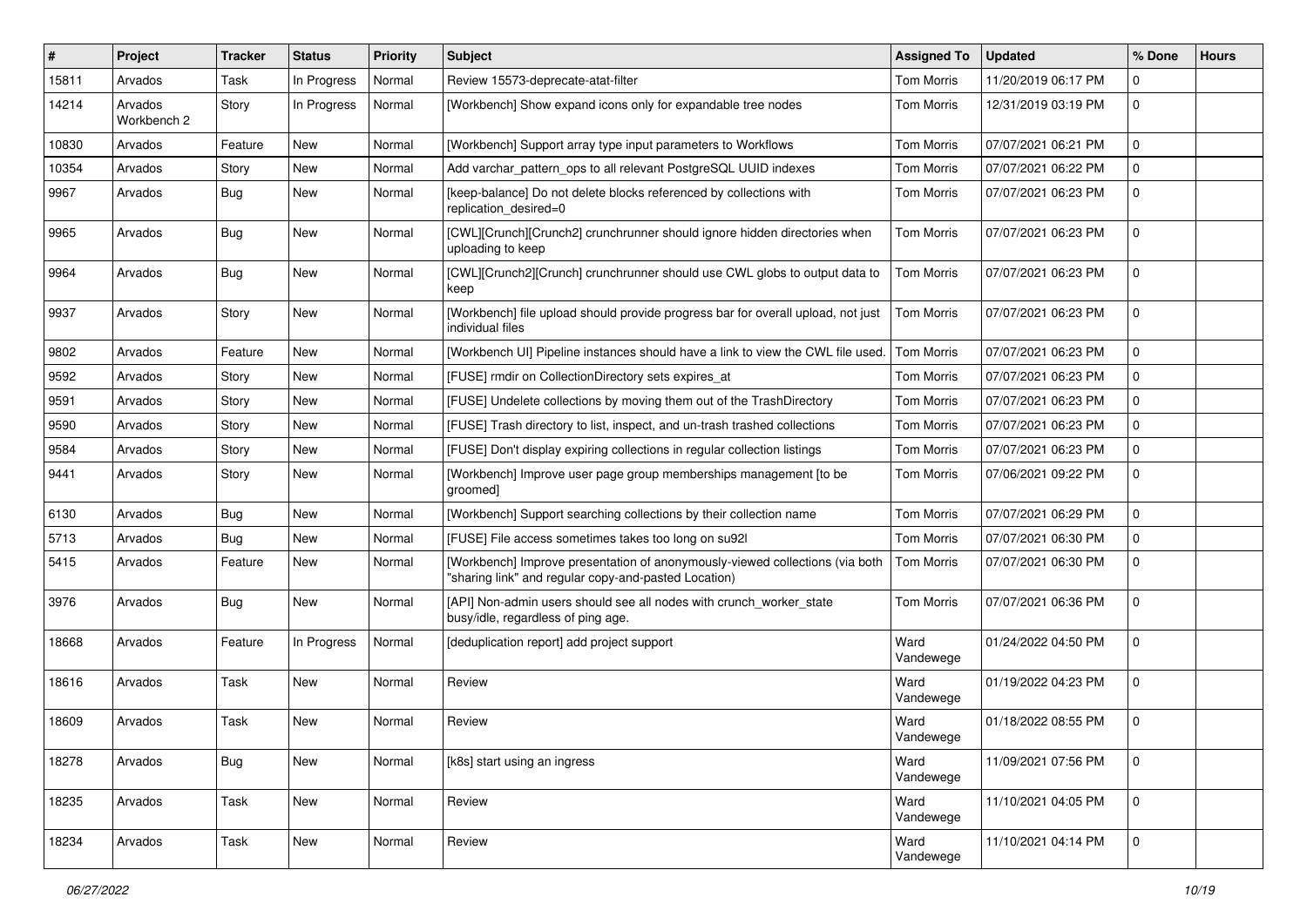| $\#$  | Project      | <b>Tracker</b> | <b>Status</b> | <b>Priority</b> | <b>Subject</b>                                                                                                    | <b>Assigned To</b> | <b>Updated</b>      | % Done      | <b>Hours</b> |
|-------|--------------|----------------|---------------|-----------------|-------------------------------------------------------------------------------------------------------------------|--------------------|---------------------|-------------|--------------|
| 17991 | Arvados      | Task           | In Progress   | Normal          | Review #17990 arvados-formula:commit:1ad296f, branch<br>17990-add-rvm-to-ubuntu1804                               | Ward<br>Vandewege  | 08/09/2021 12:14 PM | 0           |              |
| 17876 | Arvados      | Task           | New           | Normal          | Review                                                                                                            | Ward<br>Vandewege  | 06/22/2022 02:56 PM | 0           |              |
| 17846 | Arvados      | <b>Bug</b>     | New           | Normal          | [tutorial] inconsistencies/roadbumps                                                                              | Ward<br>Vandewege  | 06/22/2022 02:56 PM | 0           |              |
| 17660 | Arvados      | Task           | In Progress   | Normal          | Review 17209-http-forward                                                                                         | Ward<br>Vandewege  | 05/11/2021 07:10 PM | 0           |              |
| 17502 | Arvados      | Task           | In Progress   | Normal          | need help finding docker contain to run correct java version for PharmCAT                                         | Ward<br>Vandewege  | 04/02/2021 01:51 PM | 0           |              |
| 17313 | Arvados      | Feature        | New           | Normal          | [Documentation] improve federation documentation                                                                  | Ward<br>Vandewege  | 03/17/2021 03:55 PM | 0           |              |
| 17283 | Arvados      | Task           | New           | Normal          | Review                                                                                                            | Ward<br>Vandewege  | 03/04/2021 08:13 PM | 0           |              |
| 17277 | Arvados      | Task           | New           | Normal          | Make sure machine is configured to respond for that virtual host                                                  | Ward<br>Vandewege  | 02/24/2021 07:45 PM | 0           |              |
| 16832 | Arvados      | Bug            | New           | Normal          | replace linkchecker in our build environment                                                                      | Ward<br>Vandewege  | 11/04/2020 05:23 PM | 0           |              |
| 16607 | Arvados      | Task           | New           | Normal          | Review                                                                                                            | Ward<br>Vandewege  | 10/14/2020 07:52 PM | 0           |              |
| 16389 | Arvados      | Feature        | In Progress   | Normal          | [k8s] add support for Amazon EKS                                                                                  | Ward<br>Vandewege  | 10/14/2020 04:47 PM | 0           |              |
| 13484 | Arvados      | Story          | New           | Normal          | Support multiple load-balanced API server nodes                                                                   | Ward<br>Vandewege  | 07/06/2021 09:25 PM | 0           |              |
| 6925  | Tapestry     | Task           | New           | Normal          | Review 6924-survey-field-id                                                                                       | Ward<br>Vandewege  | 08/06/2015 05:26 PM | 0           |              |
| 6072  | GET-Evidence | Task           | New           | Normal          | Setup OAuth2 credentials with Google                                                                              | Ward<br>Vandewege  | 05/19/2015 03:06 PM | 0           |              |
| 5229  | Tapestry     | Task           | New           | Normal          | Review 4766                                                                                                       | Ward<br>Vandewege  | 02/19/2015 08:35 PM | 0           |              |
| 3225  | Tapestry     | Task           | New           | Normal          | Review 2930                                                                                                       | Ward<br>Vandewege  | 07/10/2014 08:39 PM | 0           |              |
| 2231  | Tapestry     | Feature        | New           | Normal          | add flag to choose locale                                                                                         | Ward<br>Vandewege  | 02/26/2014 12:34 PM | 0           |              |
| 1836  | Tapestry     | <b>Bug</b>     | New           | Normal          | when Tapestry fails to send e-mail, user should not be presented with an "sorry,<br>something went wrong" message | Ward<br>Vandewege  | 01/05/2014 09:35 AM | 0           |              |
| 1632  | Tapestry     | Feature        | New           | Normal          | detect missing configuration variables on startup                                                                 | Ward<br>Vandewege  | 11/20/2013 12:19 PM | $\mathbf 0$ |              |
| 1615  | Tapestry     | <b>Bug</b>     | New           | Normal          | People who are not enrolled should not be able to use the 'withdraw' function                                     | Ward<br>Vandewege  | 03/20/2014 11:51 PM | $\mathbf 0$ |              |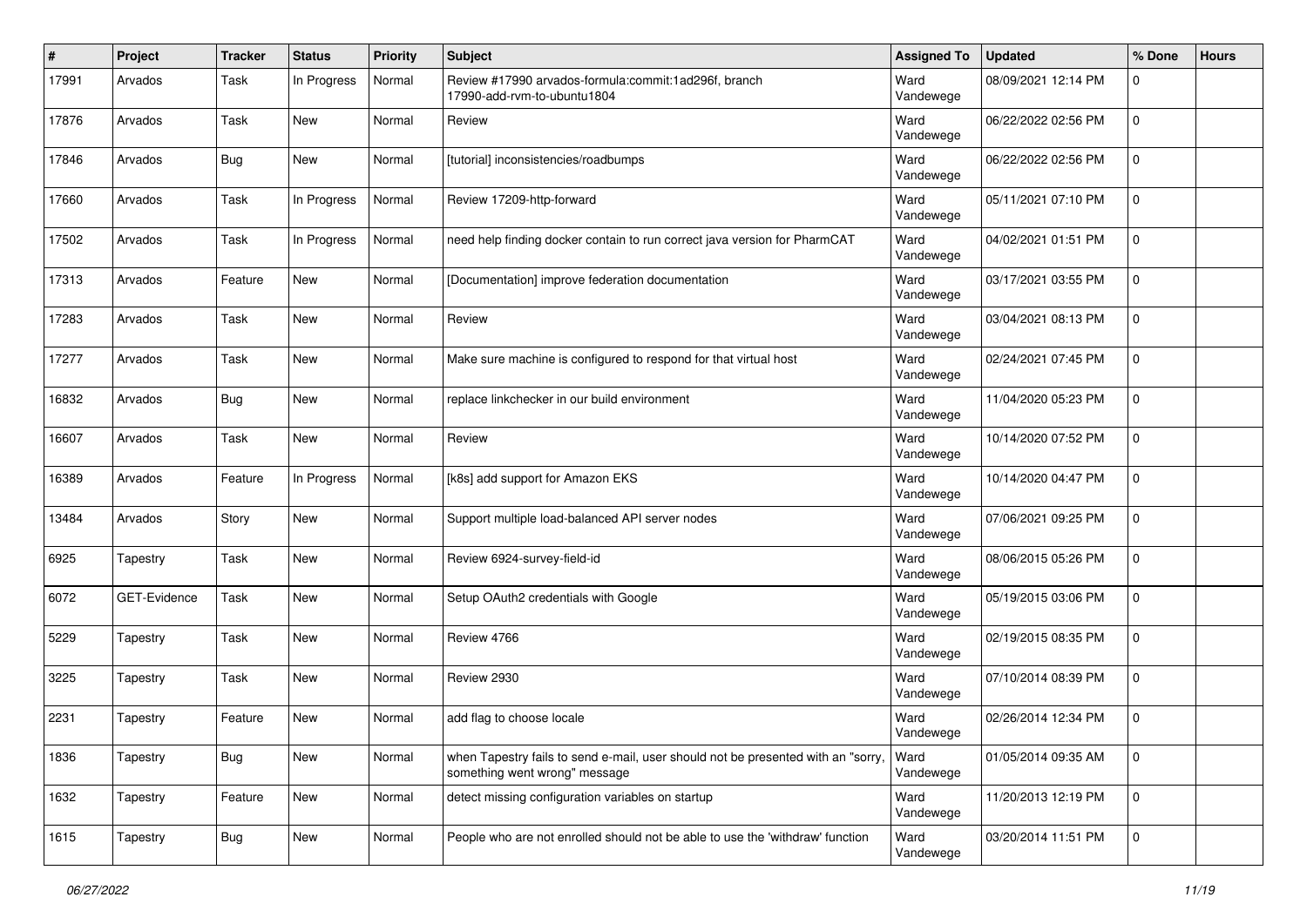| $\pmb{\#}$ | Project                | <b>Tracker</b> | <b>Status</b> | <b>Priority</b> | <b>Subject</b>                                                                                         | <b>Assigned To</b> | <b>Updated</b>      | % Done      | <b>Hours</b> |
|------------|------------------------|----------------|---------------|-----------------|--------------------------------------------------------------------------------------------------------|--------------------|---------------------|-------------|--------------|
| 1520       | Tapestry               | Bug            | New           | Normal          | auto-enrollment feature should be configurable                                                         | Ward<br>Vandewege  | 09/20/2013 01:33 PM | 0           |              |
| 1380       | GET-Evidence           | <b>Bug</b>     | <b>New</b>    | Normal          | slowness when accessing /genomes as admin user                                                         | Ward<br>Vandewege  | 02/04/2013 02:36 PM | 0           |              |
| 1209       | <b>GET-Evidence</b>    | Bug            | New           | Normal          | slowness accessing http://evidence.personalgenomes.org/hu43860C                                        | Ward<br>Vandewege  | 11/07/2012 10:56 AM | 0           |              |
| 19216      | Arvados                | Bug            | <b>New</b>    | Normal          | Controller not logging to journalctl?                                                                  |                    | 06/25/2022 09:00 PM | 0           |              |
| 19215      | Arvados                | Bug            | New           | Normal          | installer experience                                                                                   |                    | 06/25/2022 12:35 AM | 0           |              |
| 19214      | Arvados                | Bug            | In Progress   | Normal          | Mention updating /etc/hosts                                                                            |                    | 06/24/2022 05:56 PM | 0           |              |
| 19213      | Arvados                | Support        | <b>New</b>    | Normal          | Support Ubuntu 22.04 LTS                                                                               |                    | 06/23/2022 07:56 PM | 0           |              |
| 19198      | Arvados                | Feature        | New           | Normal          | Feature to normalize and re-pack manifest so that same content always has<br>same hash                 |                    | 06/15/2022 03:05 PM | 0           |              |
| 19197      | Arvados                | Feature        | <b>New</b>    | Normal          | Optimize permission checks for can_write/can_manage fields                                             |                    | 06/14/2022 02:40 PM | 0           |              |
| 19196      | Arvados                | Feature        | New           | Normal          | Allow API select parameter to add/remove fields from the default set                                   |                    | 06/14/2022 02:35 PM | 0           |              |
| 19194      | Arvados                | Feature        | New           | Normal          | Return can_manage and can_write for all object types (not just<br>users/groups/projects)               |                    | 06/14/2022 02:36 PM | 0           |              |
| 19181      | Arvados                | Story          | <b>New</b>    | Normal          | Workbench 2 uses replace_files API                                                                     |                    | 06/22/2022 02:52 PM | 0           |              |
| 19171      | Arvados Epics          | Story          | <b>New</b>    | Normal          | Playground onboarding                                                                                  |                    | 06/01/2022 02:36 PM | 0           |              |
| 19170      | <b>Arvados Epics</b>   | Story          | New           | Normal          | <b>CWL-Seek</b>                                                                                        |                    | 05/31/2022 05:57 PM | 0           |              |
| 19150      | Arvados                | Feature        | New           | Normal          | `arvados-server install -type=test -test-suite-user=X` should add user X to<br>docker and fuse groups  |                    | 05/20/2022 05:53 PM | $\Omega$    |              |
| 19140      | Arvados                | Feature        | <b>New</b>    | Normal          | Document a process by which you would set up a service account                                         |                    | 06/07/2022 06:27 PM | 0           |              |
| 19132      | Arvados Epics          | Story          | <b>New</b>    | Normal          | Versioning registered workflows                                                                        |                    | 06/15/2022 02:51 PM | 0           |              |
| 19131      | Arvados<br>Workbench 2 | Feature        | New           | Normal          | Sharing URLs/Links: Allow the user to attach a personal note                                           |                    | 05/24/2022 06:39 PM | $\Omega$    |              |
| 19091      | Arvados                | Feature        | <b>New</b>    | Normal          | Managed property to assert valid unix username                                                         |                    | 05/02/2022 04:48 PM | 0           |              |
| 19089      | Arvados Epics          | Task           | <b>New</b>    | Normal          | Cross-federation filter groups                                                                         |                    | 05/02/2022 04:49 PM | 0           |              |
| 19082      | Arvados                | Feature        | New           | Normal          | Scale default keep cache request with cores or RAM request                                             |                    | 05/04/2022 03:19 PM | 0           |              |
| 19080      | Arvados                | Feature        | New           | Normal          | Offer to un-trash items, instead of "not found" dialog                                                 |                    | 06/22/2022 02:55 PM | 0           |              |
| 19058      | Arvados                | Support        | New           | Normal          | Add code scanning to jenkins pipeline                                                                  |                    | 04/27/2022 03:08 PM | $\Omega$    |              |
| 19057      | Arvados                | <b>Bug</b>     | New           | Normal          | [controller] should not allow adding the same user to a VM more than one time                          |                    | 06/22/2022 02:53 PM | 0           |              |
| 19056      | Arvados                | Feature        | New           | Normal          | Environment variable / command line convention that specifies where to get<br>HOST/TOKEN settings.conf |                    | 05/04/2022 03:18 PM | $\mathbf 0$ |              |
| 19048      | Arvados                | Bug            | New           | Normal          | Copying a folder in collection file browser results in empty folder                                    |                    | 06/22/2022 02:54 PM | $\mathbf 0$ |              |
| 19047      | Arvados                | Feature        | New           | Normal          | Pythonic interface to launch workflows                                                                 |                    | 04/20/2022 07:41 PM | 0           |              |
| 19044      | Arvados                | Task           | In Progress   | Normal          | 27. Add the release to zenodo.org                                                                      |                    | 06/22/2022 03:00 PM | $\mathbf 0$ |              |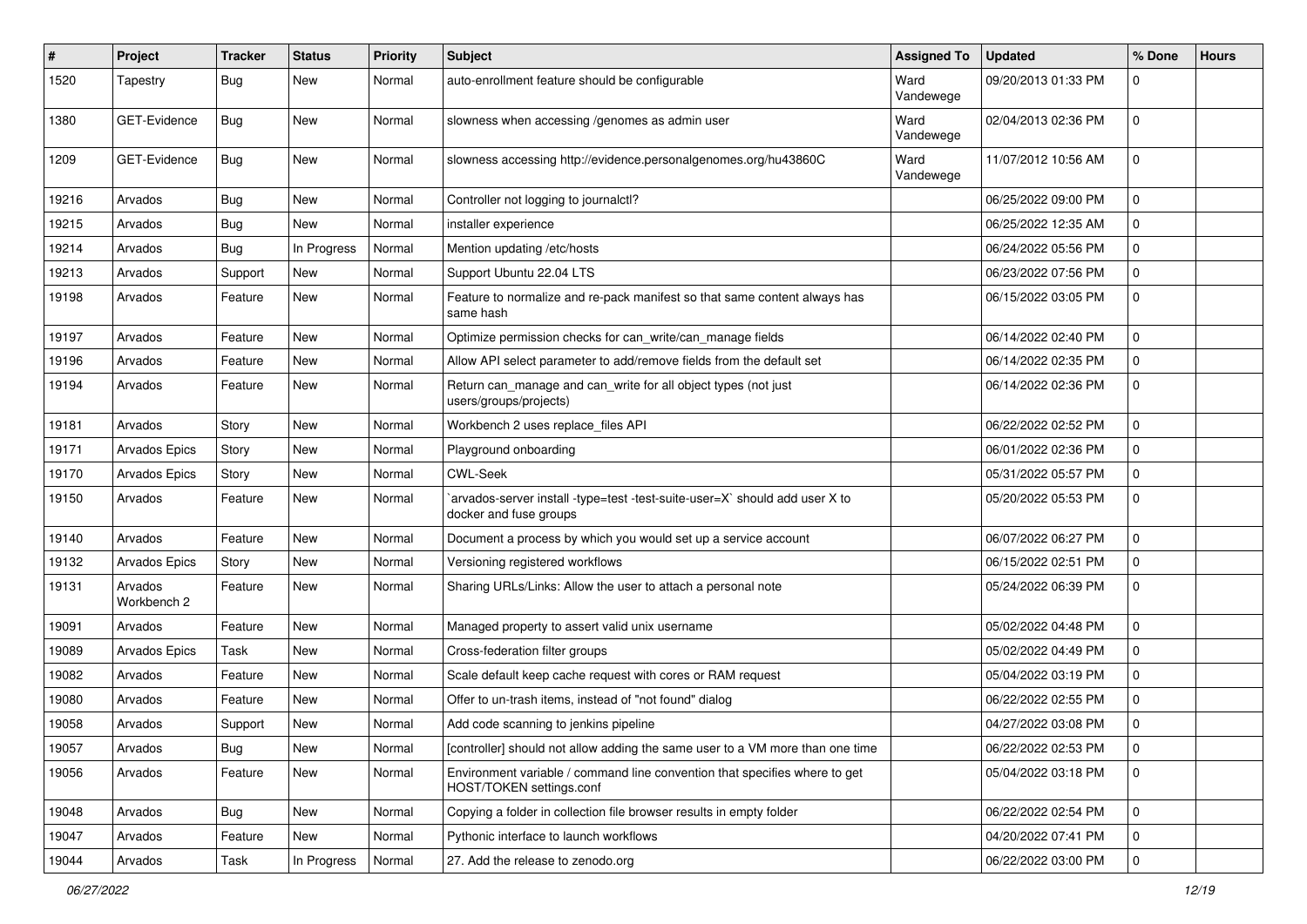| $\vert$ # | Project       | <b>Tracker</b> | <b>Status</b> | <b>Priority</b> | <b>Subject</b>                                                                                                              | <b>Assigned To</b> | <b>Updated</b>      | % Done      | <b>Hours</b> |
|-----------|---------------|----------------|---------------|-----------------|-----------------------------------------------------------------------------------------------------------------------------|--------------------|---------------------|-------------|--------------|
| 19038     | Arvados       | Task           | In Progress   | Normal          | 21. Publish arvados/arvbox-demo image                                                                                       |                    | 06/22/2022 03:00 PM | 0           |              |
| 18998     | Arvados       | Story          | New           | Normal          | keepstore ability to check token validity for uploads                                                                       |                    | 06/07/2022 08:59 PM | 0           |              |
| 18997     | Arvados       | Story          | New           | Normal          | ability to migrate arvbox to arvados-server boot dev mode                                                                   |                    | 06/07/2022 09:00 PM | $\mathbf 0$ |              |
| 18996     | Arvados       | Bug            | New           | Normal          | Container request's expires at field                                                                                        |                    | 06/22/2022 02:55 PM | 0           |              |
| 18988     | Arvados       | Feature        | New           | Normal          | [CWL] support singularity/docker hint to make debugging workflows easier                                                    |                    | 04/11/2022 06:29 PM | 0           |              |
| 18977     | Arvados       | Bug            | New           | Normal          | Mishandled Azure error?                                                                                                     |                    | 04/12/2022 07:55 PM | 0           |              |
| 18973     | Arvados       | Story          | New           | Normal          | Test combinations of federation scenarios                                                                                   |                    | 06/22/2022 02:54 PM | 0           |              |
| 18970     | Arvados       | Feature        | New           | Normal          | Add support for publicly shared collections (anonymous user)                                                                |                    | 04/04/2022 03:17 PM | 0           |              |
| 18969     | Arvados       | Bug            | New           | Normal          | Controller should monitor its own memory usage and pause requests handling<br>when memory usage is high                     |                    | 04/05/2022 02:53 PM | 0           |              |
| 18967     | Arvados       | Story          | New           | Normal          | drop legacy columns and tables                                                                                              |                    | 04/01/2022 07:03 PM | $\mathbf 0$ |              |
| 18964     | Arvados       | Bug            | New           | Normal          | Write better prefetch tests                                                                                                 |                    | 06/22/2022 02:56 PM | 0           |              |
| 18961     | Arvados       | Feature        | New           | Normal          | Go FileSystem / FUSE mount supports block caching & prefetch                                                                |                    | 05/04/2022 03:18 PM | 0           |              |
| 18960     | Arvados       | Feature        | New           | Normal          | crunch-run can use Go FUSE driver for read-only mounts                                                                      |                    | 05/04/2022 03:17 PM | 0           |              |
| 18951     | Arvados       | Task           | <b>New</b>    | Normal          | Review                                                                                                                      |                    | 06/22/2022 02:55 PM | 0           |              |
| 18946     | Arvados       | Feature        | New           | Normal          | Render fields of user profile from config                                                                                   |                    | 03/30/2022 02:29 PM | $\mathbf 0$ |              |
| 18944     | Arvados       | Feature        | New           | Normal          | [controller] should log the user uuid used for the request                                                                  |                    | 06/22/2022 03:32 PM | 0           |              |
| 18942     | Arvados       | Story          | New           | Normal          | Remove perl SDK, tests, dependencies                                                                                        |                    | 03/29/2022 02:14 PM | $\Omega$    |              |
| 18936     | Arvados       | Bug            | New           | Normal          | [api] [controller] remove reader token support                                                                              |                    | 06/22/2022 02:56 PM | 0           |              |
| 18897     | Arvados       | Feature        | New           | Normal          | [go services] should log the uuid of the token used for each request (and if<br>available, the uuid of the associated user) |                    | 06/22/2022 03:32 PM | 0           |              |
| 18874     | Arvados       | Support        | New           | Normal          | Merge workbench2 history into main Arvados repo                                                                             |                    | 06/22/2022 02:54 PM | 0           |              |
| 18871     | Arvados       | Feature        | New           | Normal          | WebDAV uses replace_files API                                                                                               |                    | 03/16/2022 02:13 PM | 0           |              |
| 18864     | Arvados       | Bug            | New           | Normal          | "Responsible person" link is wrong                                                                                          |                    | 03/14/2022 03:49 PM | $\mathbf 0$ |              |
| 18863     | Arvados       | Feature        | New           | Normal          | [controller] add background job to clean up old container log records                                                       |                    | 06/22/2022 02:55 PM | 0           |              |
| 18862     | Arvados       | Bug            | New           | Normal          | [api] remove replay_job_log rake task                                                                                       |                    | 03/14/2022 03:43 PM | 0           |              |
| 18861     | Arvados       | Story          | New           | Normal          | Retire wb1                                                                                                                  |                    | 03/14/2022 02:48 PM | 0           |              |
| 18860     | Arvados       | Story          | <b>New</b>    | Normal          | Display number of container attempts and make it easy to access past logs                                                   |                    | 03/23/2022 06:53 PM | 0           |              |
| 18853     | Arvados       | Story          | New           | Normal          | Get input collection uuid or metadata                                                                                       |                    | 03/10/2022 03:13 PM | 0           |              |
| 18847     | Arvados Epics | Story          | New           | Normal          | Structured type checking for properties                                                                                     |                    | 03/09/2022 05:50 PM | 0           |              |
| 18846     | Arvados       | Story          | New           | Normal          | Rendering rich descriptions                                                                                                 |                    | 03/09/2022 08:42 PM | $\mathbf 0$ |              |
| 18842     | Arvados       | Feature        | New           | Normal          | Local disk keep cache for Python SDK/arv-mount                                                                              |                    | 03/08/2022 04:29 PM | 0           |              |
| 18841     | Arvados       | Feature        | New           | Normal          | Feature to inject additional info into wb2 details panel                                                                    |                    | 03/08/2022 09:59 PM | 0           |              |
| 18840     | Arvados       | Feature        | New           | Normal          | Algorithm to repack small files into larger blocks                                                                          |                    | 03/08/2022 03:15 PM | 0           |              |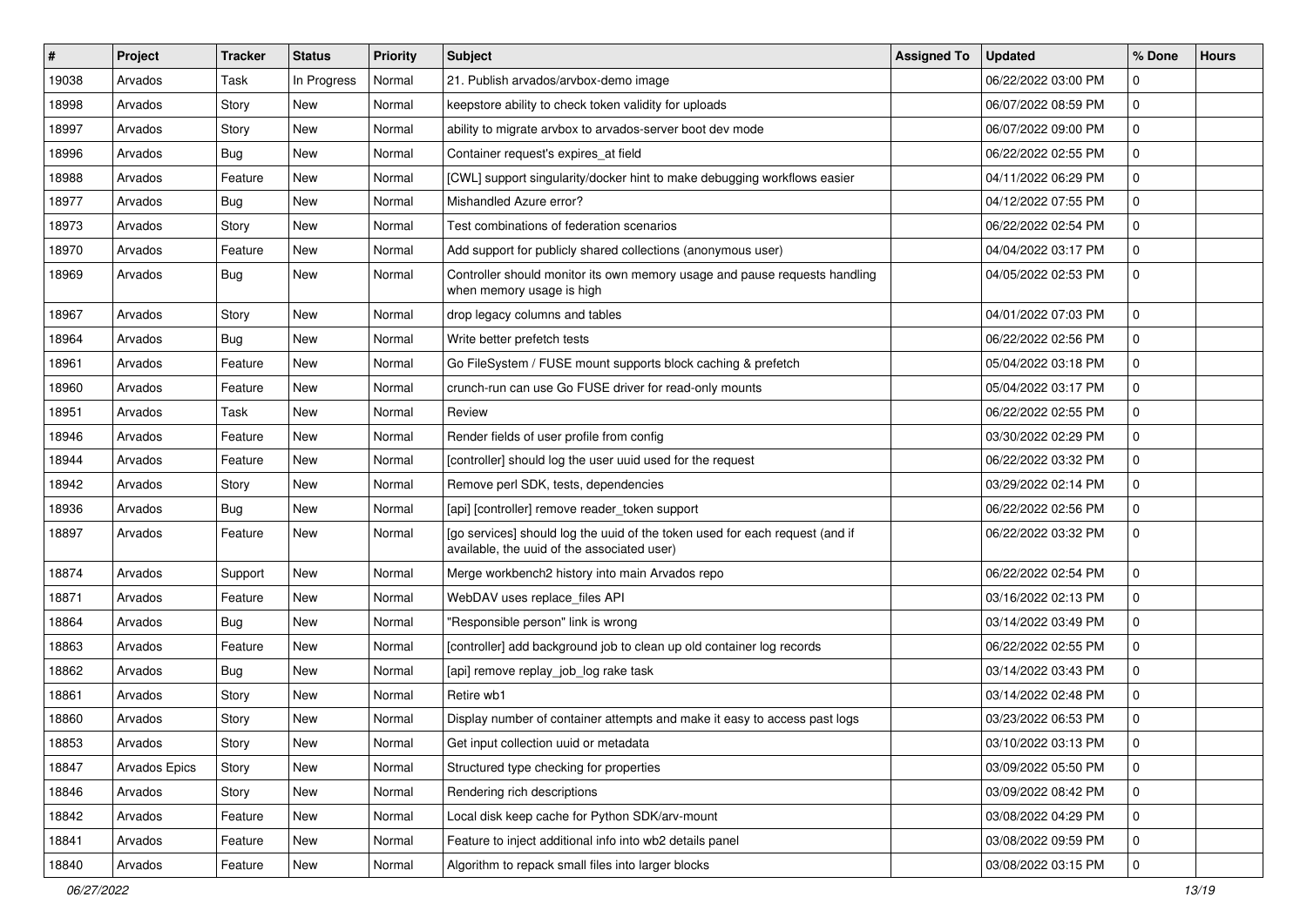| #     | Project       | <b>Tracker</b> | <b>Status</b> | <b>Priority</b> | Subject                                                                                                                                            | <b>Assigned To</b> | <b>Updated</b>      | % Done         | <b>Hours</b> |
|-------|---------------|----------------|---------------|-----------------|----------------------------------------------------------------------------------------------------------------------------------------------------|--------------------|---------------------|----------------|--------------|
| 18810 | Arvados       | Feature        | New           | Normal          | PySDK API Client wrapper methods that automatically translate properties<br>using a vocabulary                                                     |                    | 03/01/2022 08:58 PM | 0              |              |
| 18800 | Arvados Epics | Story          | New           | Normal          | Update Python SDK documentation                                                                                                                    |                    | 06/06/2022 06:12 PM | $\mathbf 0$    |              |
| 18799 | Arvados       | Story          | New           | Normal          | Strategy to tie the Python SDK to the API docs                                                                                                     |                    | 02/23/2022 08:05 PM | 0              |              |
| 18798 | Arvados       | Story          | New           | Normal          | Turn code cookbook into liquid template & include files separately                                                                                 |                    | 02/23/2022 07:46 PM | 0              |              |
| 18797 | Arvados       | Story          | In Progress   | Normal          | Flesh out python sdk documentation in docstrings & ensure good presentation<br>in pydoc                                                            |                    | 02/23/2022 08:04 PM | 0              |              |
| 18790 | Arvados       | Feature        | New           | Normal          | Access live container logs through arvados-client and crunch-run container<br>gateway                                                              |                    | 02/18/2022 03:28 PM | 0              |              |
| 18788 | Arvados       | Feature        | New           | Normal          | User merge & migration support on LoginCluster federations                                                                                         |                    | 05/04/2022 03:18 PM | 0              |              |
| 18775 | Arvados       | Feature        | New           | Normal          | Search in picker dialogue for selecting Projects/Files/Directories                                                                                 |                    | 06/22/2022 03:37 PM | $\mathbf 0$    |              |
| 18765 | Arvados       | <b>Bug</b>     | <b>New</b>    | Normal          | engine configuration too big > 1048448 with singularity                                                                                            |                    | 06/07/2022 01:56 PM | 0              |              |
| 18762 | Arvados       | Bug            | New           | Normal          | rails background tasks scaling issues                                                                                                              |                    | 06/22/2022 02:56 PM | 0              |              |
| 18726 | Arvados       | Feature        | New           | Normal          | a-c-r uses arv-put internally to upload dependencies                                                                                               |                    | 02/10/2022 04:53 PM | 0              |              |
| 18724 | Arvados       | Bug            | <b>New</b>    | Normal          | Collection file_names should contain full paths for substring matching                                                                             |                    | 03/01/2022 09:11 PM | 0              |              |
| 18693 | Arvados       | Story          | New           | Normal          | Deduplicate permission links                                                                                                                       |                    | 06/22/2022 02:53 PM | 0              |              |
| 18689 | Arvados       | Feature        | New           | Normal          | support secret_environment                                                                                                                         |                    | 04/06/2022 03:55 PM | 0              |              |
| 18685 | Arvados Epics | Story          | New           | Normal          | Synchronize configuration on multi-node cluster                                                                                                    |                    | 05/18/2022 02:35 PM | 0              |              |
| 18684 | Arvados Epics | Story          | New           | Normal          | New user mode for Workbench (for use on Playground)                                                                                                |                    | 02/18/2022 10:01 PM | 0              |              |
| 18677 | Arvados       | Feature        | New           | Normal          | Container runtime metrics API                                                                                                                      |                    | 01/25/2022 06:56 PM | 0              |              |
| 18672 | Arvados       | Feature        | New           | Normal          | [go sdk] describe + implement desired Go SDK                                                                                                       |                    | 01/24/2022 09:34 PM | 0              |              |
| 18671 | Arvados       | Bug            | <b>New</b>    | Normal          | [go sdk] update documentation                                                                                                                      |                    | 01/24/2022 09:33 PM | 0              |              |
| 18669 | Arvados       | Task           | New           | Normal          | review 18668-add-project-support-to-deduplication-report                                                                                           |                    | 01/24/2022 04:51 PM | 0              |              |
| 18623 | Arvados       | Feature        | New           | Normal          | Ensure Etag can be used and honor If-Match header in updates                                                                                       |                    | 01/12/2022 04:50 PM | $\mathbf 0$    |              |
| 18621 | Arvados       | Feature        | <b>New</b>    | Normal          | Ability for admin to purge old versions of a collection                                                                                            |                    | 01/10/2022 04:41 PM | 0              |              |
| 18620 | Arvados       | Feature        | New           | Normal          | [LSF] use btop to adjust relative priorities of arvados jobs                                                                                       |                    | 01/10/2022 03:45 PM | 0              |              |
| 18618 | Arvados       | Bug            | New           | Normal          | Reusing workflows/steps is too slow                                                                                                                |                    | 01/07/2022 07:12 PM | 0              |              |
| 18586 | Arvados       | <b>Bug</b>     | <b>New</b>    | Normal          | Remove docs/code for unsupported AsyncPermissionsUpdateInterval                                                                                    |                    | 12/14/2021 04:21 PM | 0              |              |
| 18576 | Arvados       | Feature        | New           | Normal          | arv-put converts properties aliases to vocabulary ids                                                                                              |                    | 04/05/2022 02:53 PM | $\Omega$       |              |
| 18573 | Arvados       | Feature        | New           | Normal          | packer compute image builder script should take an explicit arvados package<br>version to install instead of latest in selected package repository |                    | 12/09/2021 05:01 PM | $\mathbf 0$    |              |
| 18564 | Arvados       | Feature        | New           | Normal          | [art] run jenkins release build steps with a set of parameters                                                                                     |                    | 06/08/2022 03:20 PM | $\mathbf 0$    |              |
| 18563 | Arvados       | Bug            | New           | Normal          | [config] simplify/streamline InternalURLs/ExternalURL situation                                                                                    |                    | 06/07/2022 09:07 PM | 0              |              |
| 18548 | Arvados       | Feature        | New           | Normal          | Ability to share a link to the "Get API Token" dialog in WB"                                                                                       |                    | 12/03/2021 03:22 PM | $\overline{0}$ |              |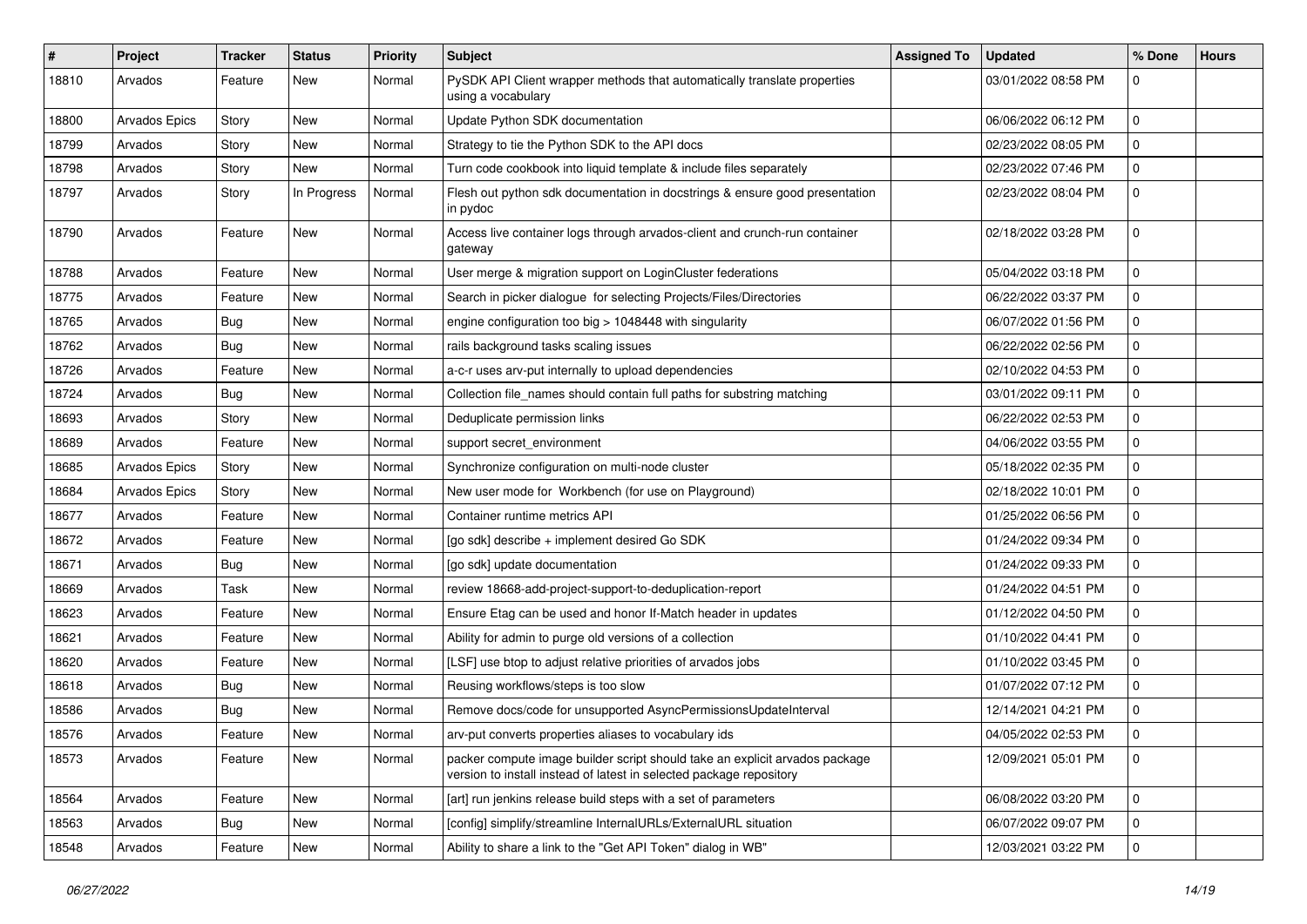| #     | Project                | <b>Tracker</b> | <b>Status</b> | Priority | <b>Subject</b>                                                                                                            | <b>Assigned To</b> | <b>Updated</b>      | % Done      | <b>Hours</b> |
|-------|------------------------|----------------|---------------|----------|---------------------------------------------------------------------------------------------------------------------------|--------------------|---------------------|-------------|--------------|
| 18516 | Arvados                | Story          | <b>New</b>    | Normal   | run Theia interactively for development on shell and/or compute nodes                                                     |                    | 12/01/2021 05:47 PM | $\mathbf 0$ |              |
| 18515 | Arvados                | Story          | <b>New</b>    | Normal   | run interactive Jupyter on shell and/or compute nodes                                                                     |                    | 12/01/2021 05:17 PM | $\Omega$    |              |
| 18514 | Arvados                | Story          | <b>New</b>    | Normal   | Research framework for interactive tutorials that overlay the app                                                         |                    | 12/01/2021 03:49 PM | 0           |              |
| 18501 | Arvados                | <b>Bug</b>     | <b>New</b>    | Normal   | Add option in ARV GUI to open link in new tab                                                                             |                    | 11/30/2021 03:43 PM | $\Omega$    |              |
| 18500 | Arvados                | Bug            | New           | Normal   | Arvados CV for "Study Type" property not active                                                                           |                    | 11/30/2021 03:41 PM | 0           |              |
| 18499 | Arvados                | <b>Bug</b>     | <b>New</b>    | Normal   | Advanced Dialog on collections shows the manifest text as null                                                            |                    | 11/30/2021 03:38 PM | 0           |              |
| 18498 | Arvados                | <b>Bug</b>     | <b>New</b>    | Normal   | WB2 collection UUID in project URL shows blank page                                                                       |                    | 11/30/2021 03:37 PM | 0           |              |
| 18486 | Arvados                | <b>Bug</b>     | <b>New</b>    | Normal   | Docker containers are always removed                                                                                      |                    | 12/07/2021 03:31 PM | 0           |              |
| 18481 | Arvados                | <b>Bug</b>     | <b>New</b>    | Normal   | Workbench allows setting values with leading and trailing whitespace in<br>property values                                |                    | 11/26/2021 08:13 AM | $\Omega$    |              |
| 18464 | Arvados                | Feature        | <b>New</b>    | Normal   | Batch update endpoint for permission changes                                                                              |                    | 11/22/2021 03:33 PM | 0           |              |
| 18463 | Arvados                | Feature        | New           | Normal   | Sharing dialog shows all permissions including indirect and allows searching for<br>users by name                         |                    | 11/22/2021 03:20 PM | 0           |              |
| 18462 | Arvados                | Story          | <b>New</b>    | Normal   | Requesting object by uuid should return 403 instead of 404                                                                |                    | 11/22/2021 03:20 PM | 0           |              |
| 18393 | Arvados                | Bug            | <b>New</b>    | Normal   | [workbench2] forces relogin on every new window/tab                                                                       |                    | 11/19/2021 02:43 PM | 0           |              |
| 18390 | <b>Arvados Epics</b>   | Story          | In Progress   | Normal   | Frozen projects                                                                                                           |                    | 06/01/2022 02:21 PM | $\mathbf 0$ |              |
| 18385 | Arvados                | Bug            | <b>New</b>    | Normal   | arvados-server config-dump   arvados-server config-check -config=- spurious<br>warnings                                   |                    | 11/16/2021 09:06 PM | 0           |              |
| 18371 | Arvados<br>Workbench 2 | Bug            | <b>New</b>    | Normal   | Handle unreachable API server better on startup                                                                           |                    | 11/15/2021 07:09 PM | $\mathbf 0$ |              |
| 18369 | Arvados                | Feature        | <b>New</b>    | Normal   | [doc] describe the block packing algorithm used by our various Keep clients<br>(arv-put, python sdk, keep-web, arv-mount) |                    | 11/15/2021 04:14 PM | $\Omega$    |              |
| 18368 | Arvados                | Feature        | <b>New</b>    | Normal   | Notification banner                                                                                                       |                    | 06/21/2022 08:00 PM | 0           |              |
| 18362 | Arvados                | Story          | <b>New</b>    | Normal   | cwltest results for Arvados produces badges which can be linked to from<br>commonwl.org                                   |                    | 11/10/2021 05:41 PM | $\mathbf 0$ |              |
| 18350 | <b>Arvados Epics</b>   | Story          | <b>New</b>    | Normal   | Login cluster with only arvados-controller & no fallback to Rails                                                         |                    | 02/18/2022 10:00 PM | $\mathbf 0$ |              |
| 18347 | Arvados                | Feature        | <b>New</b>    | Normal   | Cache negative token lookups in federation/OIDC                                                                           |                    | 11/23/2021 09:07 PM | 0           |              |
| 18345 | Arvados                | Bug            | <b>New</b>    | Normal   | Activity script crash                                                                                                     |                    | 11/23/2021 09:13 PM | 0           |              |
| 18342 | <b>Arvados Epics</b>   | Story          | <b>New</b>    | Normal   | Stream Keep data to minimize latency and memory usage                                                                     |                    | 05/09/2022 03:21 PM | $\Omega$    |              |
| 18341 | Arvados                | Story          | <b>New</b>    | Normal   | "arvados-server init" can set up a single-node production cluster                                                         |                    | 11/08/2021 02:39 PM | 0           |              |
| 18338 | Arvados                | Story          | <b>New</b>    | Normal   | "arvados-server init" can use a local root CA to sign certificates                                                        |                    | 11/05/2021 03:27 PM | $\Omega$    |              |
| 18337 | <b>Arvados Epics</b>   | Story          | <b>New</b>    | Normal   | Easy install via OS package                                                                                               |                    | 02/18/2022 09:56 PM | 0           |              |
| 18335 | Arvados                | Feature        | <b>New</b>    | Normal   | Export health checks as Prometheus metrics                                                                                |                    | 11/04/2021 03:58 PM | 0           |              |
| 18334 | Arvados                | <b>Bug</b>     | <b>New</b>    | Normal   | Accept release info changes in docker recipes                                                                             |                    | 11/04/2021 03:23 PM | 0           |              |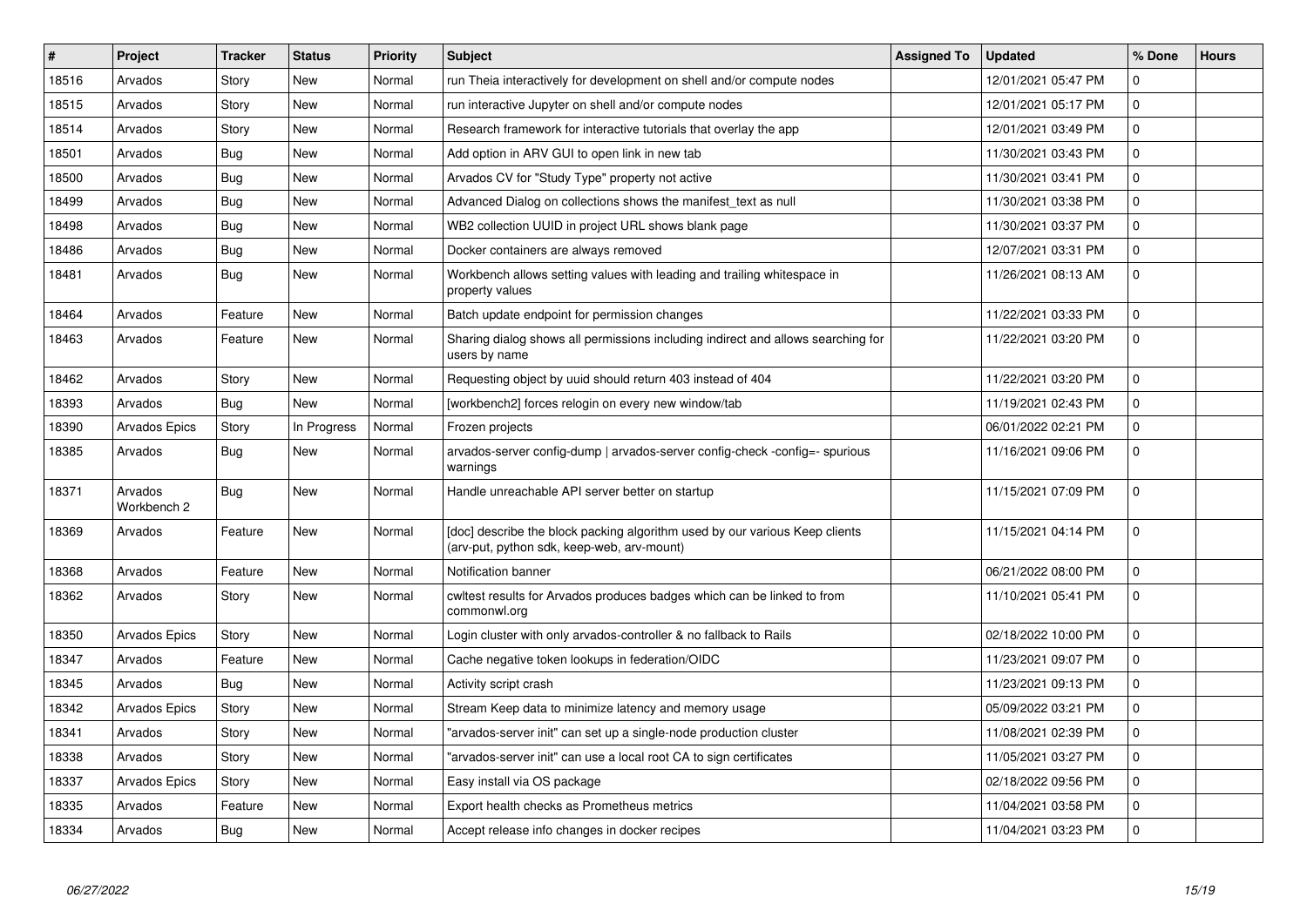| $\vert$ # | Project                | <b>Tracker</b> | <b>Status</b> | <b>Priority</b> | <b>Subject</b>                                                                              | <b>Assigned To</b> | <b>Updated</b>      | % Done      | <b>Hours</b> |
|-----------|------------------------|----------------|---------------|-----------------|---------------------------------------------------------------------------------------------|--------------------|---------------------|-------------|--------------|
| 18292     | Arvados                | Bug            | New           | Normal          | [cleanup] remove AssignNodeHostname from the configuration. Also from the<br>documentation. |                    | 10/22/2021 09:24 PM | 0           |              |
| 18280     | Arvados                | Bug            | New           | Normal          | Advanced Search in ARV PROD GUI non-functional                                              |                    | 10/20/2021 04:46 PM | $\mathbf 0$ |              |
| 18279     | Arvados                | <b>Bug</b>     | New           | Normal          | Data Collection page on 2.3.0 rc2                                                           |                    | 10/20/2021 04:45 PM | 0           |              |
| 18266     | Arvados                | Bug            | <b>New</b>    | Normal          | Turn manual testing plan for WB2 into tickets to write cypress tests                        |                    | 06/22/2022 02:54 PM | 0           |              |
| 18262     | Arvados                | Bug            | New           | Normal          | [crunch-run] handle out-of-diskspace on the compute node better                             |                    | 10/08/2021 09:42 PM | 0           |              |
| 18255     | Arvados                | Story          | New           | Normal          | Proof of concept Arvados single-node AMI                                                    |                    | 10/06/2021 03:25 PM | 0           |              |
| 18241     | Arvados                | Story          | New           | Normal          | "NanoCPUs can not be set" Docker error                                                      |                    | 10/13/2021 03:13 PM | 0           |              |
| 18239     | Arvados                | Story          | New           | Normal          | Add Kubernetes testing to CI                                                                |                    | 11/09/2021 07:56 PM | 0           |              |
| 18221     | Arvados                | Story          | In Progress   | Normal          | Test coverage plan for combinations of slurm/lsf/cloud singularity/docker                   |                    | 06/08/2022 03:19 PM | 0           |              |
| 18220     | Arvados                | Bug            | New           | Normal          | Support Docker ENTRYPOINT on Singularity in crunch-run                                      |                    | 09/29/2021 03:25 PM | $\mathbf 0$ |              |
| 18218     | Arvados                | Feature        | New           | Normal          | ARV GUI: perform operations on files selected via the filter                                |                    | 09/28/2021 08:30 PM | 0           |              |
| 18217     | Arvados                | Feature        | <b>New</b>    | Normal          | Enable file sorting in Data Collection                                                      |                    | 09/28/2021 07:45 PM | 0           |              |
| 18214     | Arvados                | Bug            | New           | Normal          | global search results link to wb1 not wb2                                                   |                    | 09/28/2021 07:30 PM | 0           |              |
| 18213     | Arvados                | Feature        | <b>New</b>    | Normal          | Arvados "display in new tab" shows outdated data                                            |                    | 09/28/2021 07:28 PM | 0           |              |
| 18212     | Arvados                | Bug            | New           | Normal          | Read-only users can't open file in new tab                                                  |                    | 09/28/2021 07:27 PM | $\mathbf 0$ |              |
| 18211     | Arvados                | Feature        | New           | Normal          | Should the Loading Progress bar always be shown?                                            |                    | 09/28/2021 07:16 PM | 0           |              |
| 18210     | Arvados                | Bug            | <b>New</b>    | Normal          | Create Mountainduck Bookmark files not working                                              |                    | 09/28/2021 07:14 PM | 0           |              |
| 18209     | Arvados                | Feature        | New           | Normal          | Re-run process on arvados throws error                                                      |                    | 09/28/2021 07:12 PM | 0           |              |
| 18208     | Arvados                | Bug            | New           | Normal          | Workbench2 search shows all sites even if just searching in one site                        |                    | 09/28/2021 07:09 PM | 0           |              |
| 18205     | Arvados                | Feature        | New           | Normal          | [api] [cloud] add live compute instance price to container record                           |                    | 06/15/2022 02:45 PM | 0           |              |
| 18204     | Arvados                | Bug            | <b>New</b>    | Normal          | Workbench2 is missing a UI that shows which group a user is member of                       |                    | 09/27/2021 08:47 PM | 0           |              |
| 18202     | Arvados<br>Workbench 2 | Bug            | New           | Normal          | User Attributes Dialog are incorrectly displayed                                            |                    | 09/27/2021 08:36 PM | 0           |              |
| 18201     | Arvados<br>Workbench 2 | Bug            | New           | Normal          | "Shared with me" Tree keeps expanding even if I closed it intentionally                     |                    | 09/27/2021 08:28 PM | 0           |              |
| 18200     | Arvados<br>Workbench 2 | Bug            | <b>New</b>    | Normal          | Different content size of collection & files in wb2 vs wb                                   |                    | 09/27/2021 08:17 PM | 0           |              |
| 18199     | Arvados                | Bug            | New           | Normal          | Issue with sharing settings of "open access" new projects                                   |                    | 09/27/2021 07:58 PM | 0           |              |
| 18198     | Arvados                | Bug            | New           | Normal          | "copy selected files into collection" function in WB2 extremely slow                        |                    | 09/27/2021 07:45 PM | $\mathbf 0$ |              |
| 18197     | Arvados                | Feature        | New           | Normal          | add search option to input selection when running a workflow                                |                    | 09/27/2021 07:41 PM | 0           |              |
| 18196     | Arvados                | Feature        | New           | Normal          | expose saved searches as browsing option on the left side                                   |                    | 09/27/2021 07:39 PM | $\mathbf 0$ |              |
| 18194     | Arvados                | Feature        | New           | Normal          | "Release" as search option                                                                  |                    | 09/27/2021 07:35 PM | 0           |              |
| 18193     | Arvados                | Feature        | New           | Normal          | Multi-select collections and projects to delete them                                        |                    | 09/27/2021 07:14 PM | $\mathbf 0$ |              |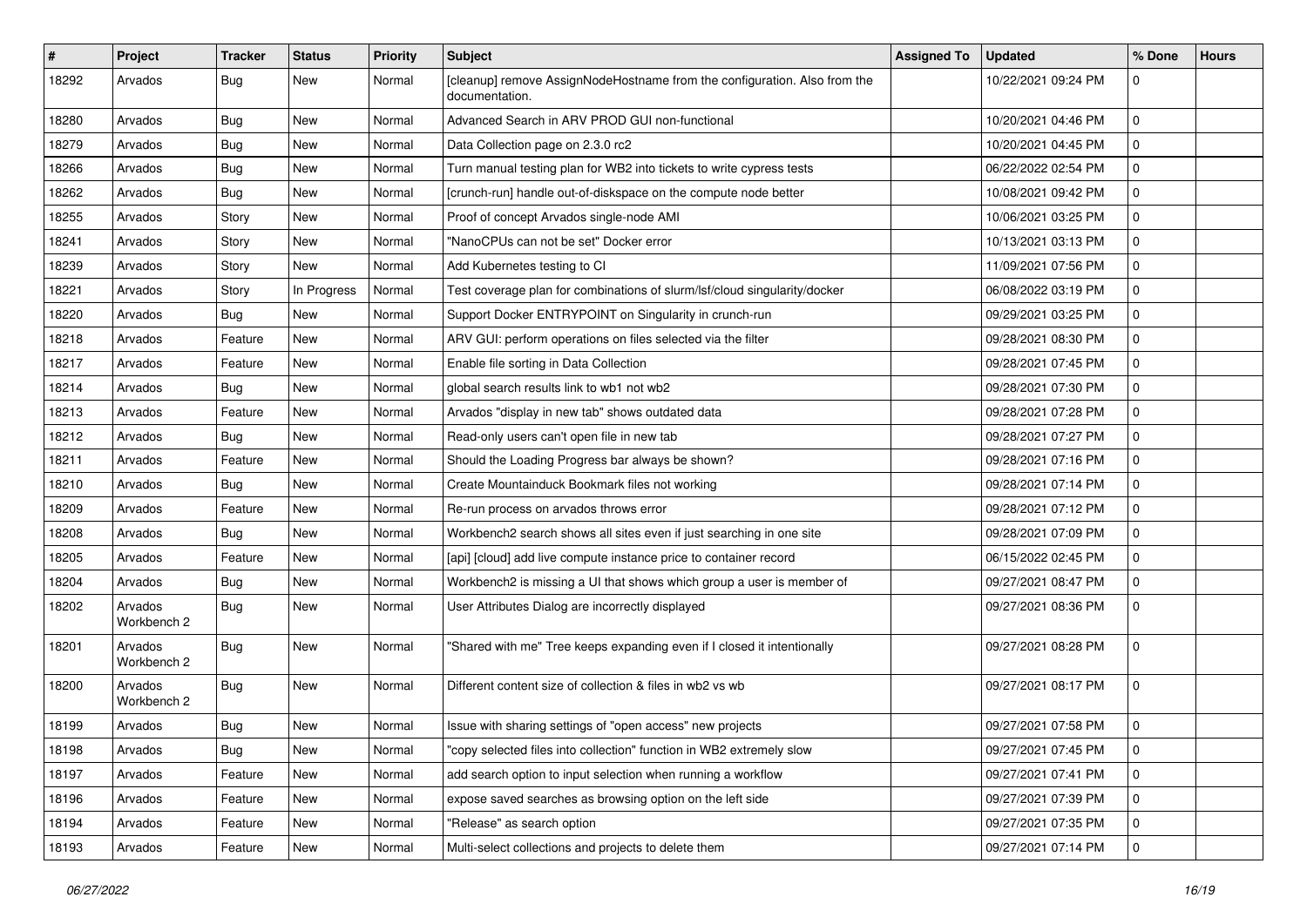| #     | Project       | <b>Tracker</b> | <b>Status</b> | <b>Priority</b> | <b>Subject</b>                                                                                                            | <b>Assigned To</b> | <b>Updated</b>      | % Done      | <b>Hours</b> |
|-------|---------------|----------------|---------------|-----------------|---------------------------------------------------------------------------------------------------------------------------|--------------------|---------------------|-------------|--------------|
| 18192 | Arvados       | Bug            | New           | Normal          | Advanced search is showing ROX IDs in the search field syntax instead of clear<br>values                                  |                    | 09/27/2021 07:13 PM | 0           |              |
| 18191 | Arvados       | Bug            | New           | Normal          | [doc] the compute node image doc does not take releases into account                                                      |                    | 09/24/2021 09:50 PM | $\mathbf 0$ |              |
| 18182 | Arvados       | Feature        | New           | Normal          | Parameter on get_permissions API to return every user and group with<br>permissions                                       |                    | 11/24/2021 04:15 PM | 0           |              |
| 18181 | Arvados       | Feature        | <b>New</b>    | Normal          | Ability to specify a % of compute instance price that user is willing to go over<br>from cheapest                         |                    | 09/22/2021 04:06 PM | $\Omega$    |              |
| 18179 | Arvados Epics | Story          | <b>New</b>    | Normal          | Better spot instance support                                                                                              |                    | 03/23/2022 01:47 PM | 0           |              |
| 18174 | Arvados       | Feature        | <b>New</b>    | Normal          | [servers] add logging with automatic rotation to user-specified directory                                                 |                    | 09/21/2021 09:08 PM | 0           |              |
| 18170 | Arvados       | Bug            | <b>New</b>    | Normal          | Display of long names can be improved on WB2                                                                              |                    | 09/20/2021 06:19 PM | 0           |              |
| 18168 | Arvados       | Bug            | New           | Normal          | Workbench2 Trash is not listing all trashed items                                                                         |                    | 09/20/2021 06:14 PM | $\Omega$    |              |
| 18167 | Arvados       | Bug            | New           | Normal          | Files in collection are not sorted                                                                                        |                    | 09/20/2021 05:38 PM | 0           |              |
| 18166 | Arvados       | Bug            | <b>New</b>    | Normal          | [Release] Auto-sync the arvados gem dependencies on RailsAPI and<br>Workbench1                                            |                    | 11/10/2021 04:14 PM | 0           |              |
| 18165 | Arvados       | Feature        | <b>New</b>    | Normal          | Whole-collection search in new collection viewer                                                                          |                    | 09/20/2021 02:43 PM | $\Omega$    |              |
| 18163 | Arvados       | Feature        | <b>New</b>    | Normal          | [Crunch] add CWL extension to limit the number of concurrently running jobs<br>during a scatter                           |                    | 01/10/2022 03:42 PM | $\Omega$    |              |
| 18161 | Arvados       | Bug            | New           | Normal          | [a-d-c] the arvados_dispatchcloud_queue_entries prometheus metric should<br>report actual instance types                  |                    | 09/16/2021 04:41 PM | $\mathbf 0$ |              |
| 18150 | Arvados       | Story          | <b>New</b>    | Normal          | Document configuration items for customizing text in Workbench                                                            |                    | 09/15/2021 01:31 PM | 0           |              |
| 18124 | Arvados       | Feature        | <b>New</b>    | Normal          | User edit page                                                                                                            |                    | 09/13/2021 10:05 PM | 0           |              |
| 18118 | Arvados       | Bug            | New           | Normal          | investigate separate socket timeouts waiting for connection and HTTP response<br>in Python SDK                            |                    | 09/08/2021 03:22 PM | 0           |              |
| 18117 | Arvados       | Story          | In Progress   | Normal          | Sample tracker                                                                                                            |                    | 09/08/2021 02:02 PM | $\Omega$    |              |
| 18114 | Arvados       | Bug            | New           | Normal          | [a-d-c] slow down retries when CreateInstance returns non-quota/non-throttle<br>errors                                    |                    | 09/07/2021 06:11 PM | $\Omega$    |              |
| 18101 | Arvados       | Bug            | <b>New</b>    | Normal          | [a-d-c] [AWS] add option to spin up (spot) instances in more/all availability<br>zones in the region                      |                    | 09/03/2021 08:16 PM | 0           |              |
| 18075 | Arvados       | Bug            | <b>New</b>    | Normal          | arvados-dispatch-cloud should respect Containers.MaxComputeVMs                                                            |                    | 08/30/2021 07:33 PM | 0           |              |
| 18071 | Arvados       | Feature        | New           | Normal          | Use postgresql advisory locks to prevent concurrent dispatcher / keep-balance<br>processes                                |                    | 08/26/2021 05:55 PM | $\Omega$    |              |
| 18047 | Arvados Epics | Story          | New           | Normal          | Faceted search of metadata                                                                                                |                    | 02/18/2022 10:02 PM | 0           |              |
| 18019 | Arvados       | Bug            | New           | Normal          | [deployment][arvados-formula] selinux breaks many installation steps                                                      |                    | 08/12/2021 06:31 PM | 0           |              |
| 18016 | Arvados       | Bug            | New           | Normal          | [api] remove unused last_used_at and last_used_by_ip_address columns on<br>api_client_authorizations table                |                    | 08/12/2021 02:52 PM | $\mathbf 0$ |              |
| 18011 | Arvados       | <b>Bug</b>     | New           | Normal          | [packaging][centos7] systemctl daemon-reload should be run by the post-inst<br>script when upgrading packages on centos 7 |                    | 08/13/2021 12:07 AM | $\Omega$    |              |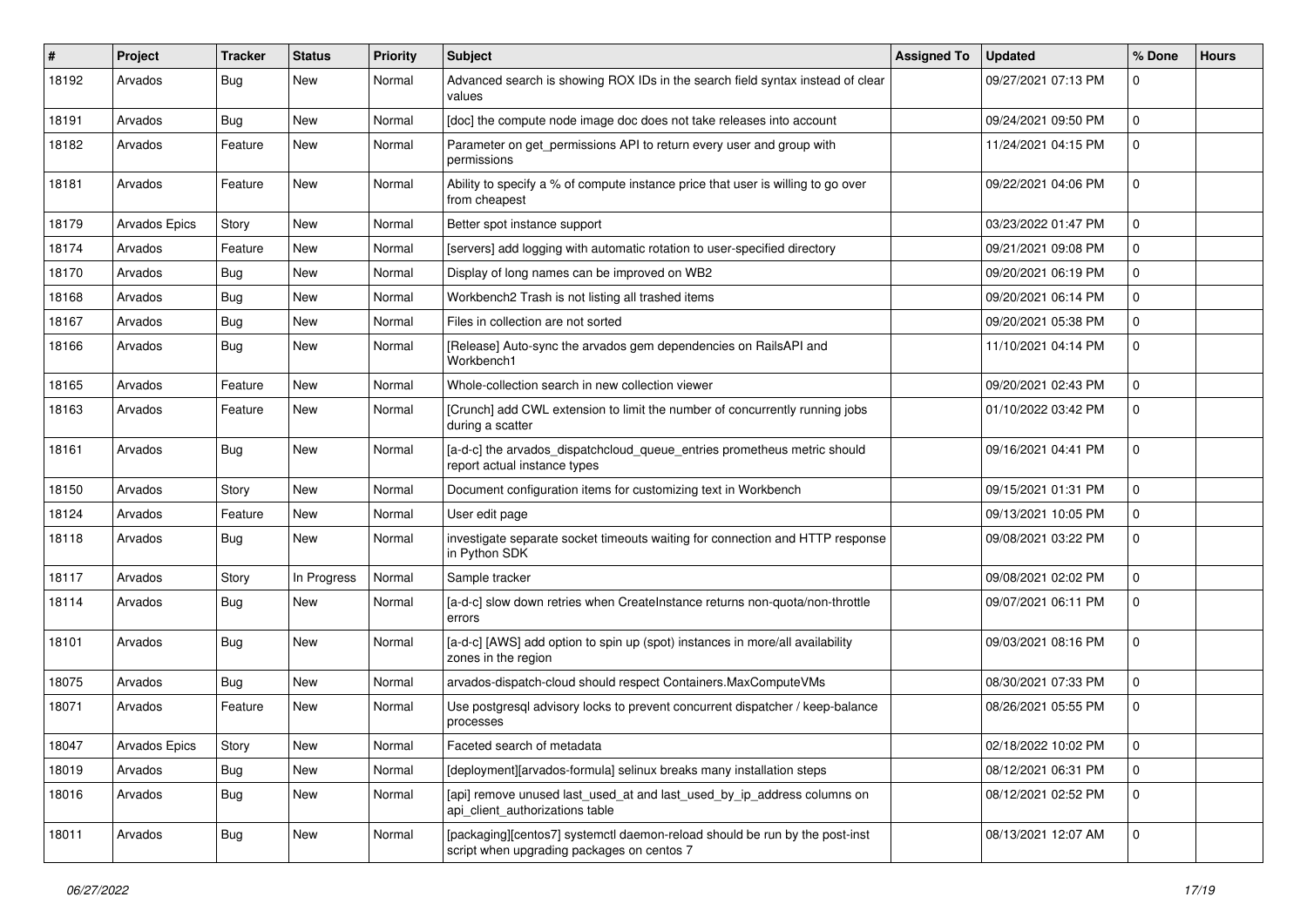| #     | Project              | <b>Tracker</b> | <b>Status</b> | <b>Priority</b> | <b>Subject</b>                                                                                                              | <b>Assigned To</b> | <b>Updated</b>      | % Done      | <b>Hours</b> |
|-------|----------------------|----------------|---------------|-----------------|-----------------------------------------------------------------------------------------------------------------------------|--------------------|---------------------|-------------|--------------|
| 18009 | Arvados              | Bug            | New           | Normal          | [controller] always returns an empty "unsigned_manifest_text" field for<br>collections                                      |                    | 08/11/2021 05:15 PM | 0           |              |
| 18008 | Arvados              | Bug            | New           | Normal          | [api] regid not always being recorded in the api server log                                                                 |                    | 08/11/2021 05:06 PM | $\mathbf 0$ |              |
| 18000 | Arvados              | Bug            | New           | Normal          | [deduplicationreport] negative number in the "saved by Keep deduplication"<br>report                                        |                    | 08/10/2021 01:27 PM | 0           |              |
| 17993 | Arvados              | Feature        | <b>New</b>    | Normal          | [deduplication-report] supports storage classes                                                                             |                    | 11/23/2021 09:26 PM | 0           |              |
| 17988 | Arvados              | Feature        | New           | Normal          | Enforce memory limits using Singularity + cloud                                                                             |                    | 06/22/2022 02:55 PM | 0           |              |
| 17981 | Arvados              | Feature        | New           | Normal          | Hint to set properties on output collection based on workflow input or output<br>parameter values                           |                    | 08/05/2021 01:51 PM | 0           |              |
| 17953 | Arvados              | Story          | New           | Normal          | [api] Remove unused "node" object                                                                                           |                    | 11/23/2021 09:28 PM | 0           |              |
| 17950 | Arvados              | Task           | New           | Normal          | review 17949-add-bullseye                                                                                                   |                    | 07/29/2021 07:26 PM | $\mathbf 0$ |              |
| 17946 | Arvados              | Feature        | New           | Normal          | design: add complex structures to structured vocabulary                                                                     |                    | 11/02/2021 05:12 PM | 0           |              |
| 17945 | Arvados              | Feature        | New           | Normal          | design: Add type checking to the structured vocabulary                                                                      |                    | 11/02/2021 05:13 PM | 0           |              |
| 17942 | Arvados              | Bug            | New           | Normal          | [arv-mount] requests manifest text multiple times when mounting collection                                                  |                    | 08/09/2021 03:41 PM | 0           |              |
| 17941 | Arvados              | Bug            | New           | Normal          | [ws] memory management issues                                                                                               |                    | 08/09/2021 03:40 PM | 0           |              |
| 17940 | Arvados              | Bug            | New           | Normal          | [controller] memory management issues                                                                                       |                    | 08/09/2021 03:40 PM | 0           |              |
| 17937 | Arvados              | Bug            | New           | Normal          | [workbench] uploader is hardcoded to X-Keep-Desired-Replicas: 2                                                             |                    | 08/13/2021 04:40 AM | 0           |              |
| 17878 | Arvados              | Bug            | New           | Normal          | [container shell] confusing error "channel 3: bad ext data" when forwarding tcp<br>traffic into a container with API: false |                    | 07/08/2021 05:21 PM | 0           |              |
| 17859 | Arvados              | Bug            | New           | Normal          | When @AutoSetupNewUsers: true@ new users' username is added as email                                                        |                    | 08/02/2021 12:23 PM | 0           |              |
| 17849 | Arvados Epics        | Story          | <b>New</b>    | Normal          | FUSE driver v2                                                                                                              |                    | 05/09/2022 03:22 PM | 0           |              |
| 17848 | <b>Arvados Epics</b> | Story          | In Progress   | Normal          | Improve a-c-r usability                                                                                                     |                    | 06/01/2022 02:14 PM | 0           |              |
| 17845 | Arvados              | Bug            | <b>New</b>    | Normal          | [tutorial] reuse is not working                                                                                             |                    | 06/22/2022 02:56 PM | 0           |              |
| 17838 | Arvados              | Feature        | New           | Normal          | Create filter group from advanced search                                                                                    |                    | 08/05/2021 03:27 PM | 0           |              |
| 17827 | Arvados              | Feature        | New           | Normal          | [deployment][provision] rename the *_TAG variables to *_FORMULA_TAG                                                         |                    | 06/21/2021 06:17 PM | 0           |              |
| 17826 | Arvados              | Feature        | <b>New</b>    | Normal          | Mark individual collections with permission to download through keep-web.                                                   |                    | 08/10/2021 05:35 PM | 0           |              |
| 17814 | Arvados              | Feature        | New           | Normal          | Send "invite" or "friend request" to connect with other users                                                               |                    | 08/06/2021 09:51 PM | 0           |              |
| 17807 | Arvados              | Feature        | New           | Normal          | keep-web supports login flow                                                                                                |                    | 06/22/2022 03:32 PM | 0           |              |
| 17786 | Arvados              | Bug            | New           | Normal          | [deployment][webshell][shellinabox] centos 7's shellinabox is not pam-enabled                                               |                    | 07/09/2021 07:29 PM | 0           |              |
| 17780 | Arvados              | Bug            | New           | Normal          | [a-d-c] when toggling UsePreemptibleInstances, existing containers that are<br>runnable generate lots of errors             |                    | 07/06/2021 09:07 PM | l 0         |              |
| 17775 | Arvados              | Bug            | New           | Normal          | [a-d-c] the user should be able to see when preemptible nodes get shut down<br>and the running container requeued           |                    | 12/14/2021 09:01 PM | $\mathbf 0$ |              |
| 17773 | Arvados              | Feature        | New           | Normal          | support token OIDC token introspection                                                                                      |                    | 06/08/2021 05:21 PM | 0           |              |
| 17772 | Arvados              | Feature        | New           | Normal          | use subject identifier (username etc) in "identity_url" instead of "email" for login                                        |                    | 01/31/2022 04:22 PM | 0           |              |